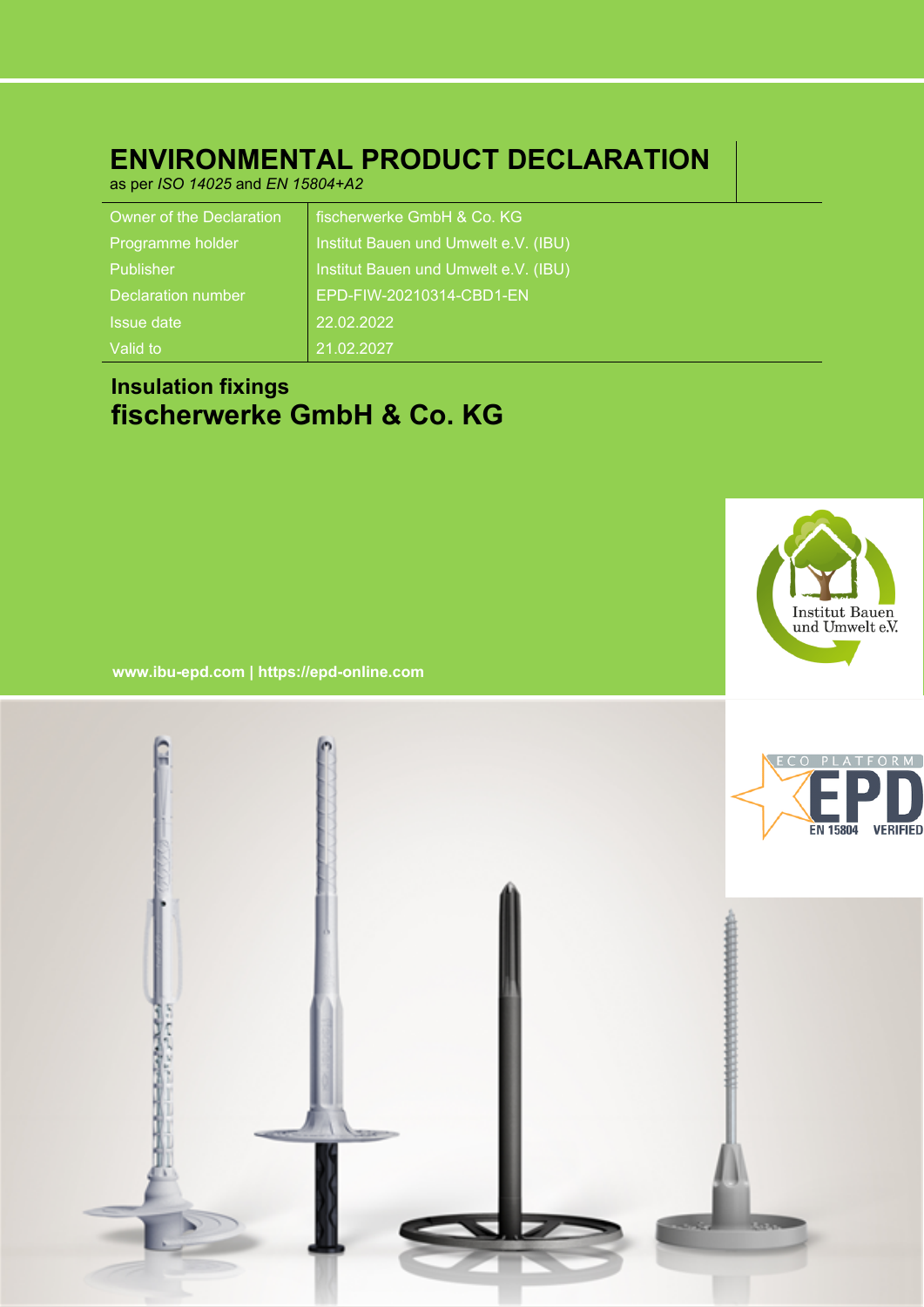

### **General Information**

| fischerwerke GmbH & Co. KG                                                                                                                            | <b>Insulation anchors</b>                                                                                                                                                                                                                                                                                                                                                                                                                                                                                                                                                                              |  |  |  |  |
|-------------------------------------------------------------------------------------------------------------------------------------------------------|--------------------------------------------------------------------------------------------------------------------------------------------------------------------------------------------------------------------------------------------------------------------------------------------------------------------------------------------------------------------------------------------------------------------------------------------------------------------------------------------------------------------------------------------------------------------------------------------------------|--|--|--|--|
| Programme holder<br>IBU - Institut Bauen und Umwelt e.V.<br>Panoramastr. 1<br><b>10178 Berlin</b><br>Germany                                          | <b>Owner of the declaration</b><br>fischerwerke GmbH & Co. KG<br>Klaus-Fischer-Straße 1<br>72178 Waldachtal<br>Germany                                                                                                                                                                                                                                                                                                                                                                                                                                                                                 |  |  |  |  |
| <b>Declaration number</b><br>EPD-FIW-20210314-CBD1-EN                                                                                                 | Declared product / declared unit<br>The declaration refers to the production of average<br>ETICS anchors for fastening 1 square meter (sq m)<br>ETICS system with the usable lengths 75 - 120 mm,<br>121 - 140 mm and 141 - 160 mm. The core EPD<br>contains the data and results for the usable lengths<br>121 - 140 mm. The additional usable lengths are<br>declared in the annexe. 5 anchors per sq m ETICS<br>system are required. The average is calculated<br>depending on the produced annual quantity of the<br>products mentioned under chapter "Product<br>description/Product definition". |  |  |  |  |
| This declaration is based on the product<br>category rules:<br>Wall plugs made of plastic and metal, 11.2017<br>(PCR checked and approved by the SVR) | Scope:<br>This EPD refers to average ETICS anchors<br>manufactured at the plant in Waldachtal Germany and<br>at fischer Vyskov spol s.r.o in Ivanovice na Hané in the<br>Czech Republic. The data basis is the year 2020.                                                                                                                                                                                                                                                                                                                                                                              |  |  |  |  |
| <b>Issue date</b><br>22.02.2022<br><b>Valid to</b><br>21.02.2027                                                                                      | The owner of the declaration shall be liable for the<br>underlying information and evidence; the IBU shall not<br>be liable with respect to manufacturer information, life<br>cycle assessment data and evidences.<br>The EPD was created according to the specifications<br>of EN 15804+A2. In the following, the standard will be<br>simplified as EN 15804.                                                                                                                                                                                                                                         |  |  |  |  |
|                                                                                                                                                       | <b>Verification</b>                                                                                                                                                                                                                                                                                                                                                                                                                                                                                                                                                                                    |  |  |  |  |
| Nam Peter                                                                                                                                             | The standard EN 15804 serves as the core PCR                                                                                                                                                                                                                                                                                                                                                                                                                                                                                                                                                           |  |  |  |  |
|                                                                                                                                                       | Independent verification of the declaration and data<br>according to ISO 14025:2010                                                                                                                                                                                                                                                                                                                                                                                                                                                                                                                    |  |  |  |  |
| Dipl. Ing. Hans Peters<br>(chairman of Institut Bauen und Umwelt e.V.)                                                                                | internally<br>$\mathsf{x}$<br>externally<br>i i                                                                                                                                                                                                                                                                                                                                                                                                                                                                                                                                                        |  |  |  |  |
| Steam of Hock,                                                                                                                                        | traly                                                                                                                                                                                                                                                                                                                                                                                                                                                                                                                                                                                                  |  |  |  |  |
| Dr. Alexander Röder<br>(Managing Director Institut Bauen und Umwelt e.V.))                                                                            | Prof. Dr. Birgit Grahl<br>(Independent verifier)                                                                                                                                                                                                                                                                                                                                                                                                                                                                                                                                                       |  |  |  |  |

#### **Information about the enterprise**

fischerwerke GmbH & Co. KG is certified according to *ISO 9001* quality management systems, *ISO 14001* environmental management systems (DQS GmbH under certificate registration no. 393802 UM).

#### **Product description/Product definition**

Fixing systems from fischerwerke GmbH & Co. KG are made of different materials. These consist of a sleeve made of plastic and an expansion element made of steel or plastic and be delivered in recyclable cartons. All product components consist of new and recycled materials. The anchors differ, for example, in their specific effective length. The declaration applies to average anchors used in 3 different external thermal insulation composite systems (ETICS) with different effective lengths. For the averaging, insulation anchors from the following product range are considered. The following system-related and non-system-related insulation anchors (product names) are preferably used in ETICS facades (external thermal insulation composite system):

- TermoZ PN, CN, CNplus, CS 8, CS II, CS 8 DT 110 V, CS II DT 110 V , 8U, SV II with accessories.
- TermoZ 6H
- TermoFix 6H-NT, B, H
- Additional plate DT 90, DT 110, DT 140
- FIF-PN, FIF-CN, FIF-CS, FIF-SV II, DIPK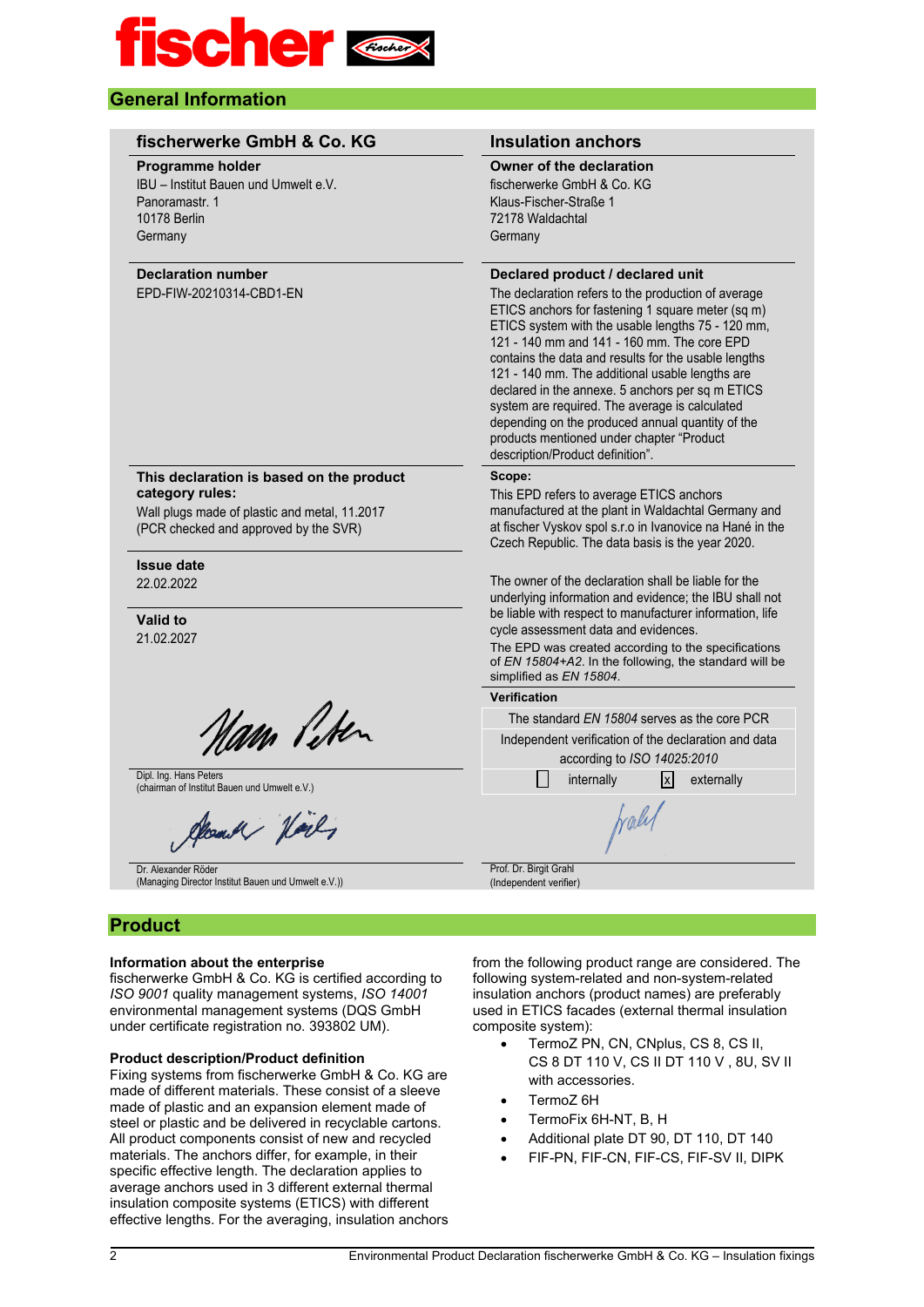

The following insulation anchors are preferably used in VHF façades (curtain-type, rear-ventilated façade):

- D<sub>HK</sub>
- DHM, FDM

The anchors are used for ETICS include the following usable lengths:

- 75 120 mm
- 121 140 mm
- 141 160 mm

fischer anchors with a working length of more than 160 mm are covered in the *EPD "ETICS Anchors"* of the VDPM (Verband für Dämmsysteme, Putz und Mörtel e.V.). The results are shown for the usable length 121 - 140 mm. The results for the other usable lengths (75 - 120 mm and 141 - 160 mm) are presented in the annexe.

The product portfolio includes products which have a European Technical Assessment or national approval by the building authorities, as well as products without any approval. For further information see www.fischer-international.com

For the placing of the product on the market in the European Union/European Free Trade Association /EU/EFTA) the Regulation (EU) No. 305/2011 (*CPR*) applies. The product needs a declaration of performance taking into consideration of an ETA on the basis of the guideline *EOTA EAD 330196-01-0604* or *EOTA ETAG 014* and the CE-marking. The rules of application are regulated in *EOTA ETAG 014* or *EOTA EAD 330196-01-0604*. Situationally, the respective national regulations also apply.

The use of products with national approvals is subject to the respective national regulations at the place of use apply and the technical regulations based on these regulations.

#### **Application**

The anchors used in ETICS are installed in a pushthrough installation. In this process, the same drill diameter is drilled through the installation object (insulation material or support rail) as in the substrate. The anchor is then pushed through the installation object into the drill hole and expanded. There is no impact on the environment and health after correct use (usage). Approved insulation anchors cannot be reused due to the approval.

For ETICS anchors, the maximum useful length is specified by the anchor. To determine the required effective length, the product declaration fischerwerke GmbH & Co. KG - Insulation anchor, thickness of the insulation material, the adhesive layer and any existing non-load-bearing layers (old plaster, insulation, etc.) must be taken into account. When fixing through the mesh, the thickness of the base plaster must be taken into account.

#### **Technical Data**

Performance data of the product in accordance with the declaration of performance with respect to its essential characteristics according to its specific ETA or with respect to its characteristics in accordance with

the relevant technical provision (no CE-marking) or with respect to its technical data sheets. The main technical parameters for usable length 121- 140mm are listed in the following table.

| <b>Name</b>                                                                                                   | Value        | Unit  |
|---------------------------------------------------------------------------------------------------------------|--------------|-------|
| Screw diameter                                                                                                | $4.4 - 6$    | mm    |
| Wall plug diameter                                                                                            | $8 - 10$     | mm    |
| Plate diameter                                                                                                | 45 - 110     | mm    |
| Drill hole depth                                                                                              | $35 - 90$    | mm    |
| Anchoring depth                                                                                               | $25 - 80$    | mm    |
| Plate stiffness of the anchor acc.<br><b>EOTA Technical Report TR 026</b>                                     | $0.6 - 1.29$ | kN/mm |
| Spot-related heat transition<br>coefficient (Chi value) of the<br>anchor acc. EOTA Technical<br>Report TR 025 | $0 - 0.002$  | W/K   |

#### **Base materials/Ancillary materials**

The basic materials or pre-products for fischer insulation anchors and their mass-related share of the total product are listed in the following chart:

| <b>Name</b>                              | <b>Value</b> | <b>Unit</b> |
|------------------------------------------|--------------|-------------|
| Polyamide PA 6                           |              | $\%$        |
| Polyamide PA 6 glass fibre<br>reinforced | 36           | $\%$        |
| Polyethylene PE-HD                       |              | $\%$        |
| Polypropylene PP                         | 14           | $\%$        |
| Steel                                    | 42           | $\%$        |
| <b>EPS</b>                               | በ 1          | $\%$        |

1) This product/article/at least one partial article contains substances listed in the *candidate list* (date: 17.12.2021) exceeding 0.1 percentage by mass: no.

2) This product/article/at least one partial article contains other carcinogenic, mutagenic, reprotoxic (CMR) substances in categories 1A or 1B which are not on the *candidate list*, exceeding 0.1 percentage by mass: no.

3) Biocide products were added to this construction product or it has been treated with biocide products (this then concerns a treated product as defined by the (EU) *Ordinance on Biocide Products* No. 528/2012: no.

In addition to the raw material, auxiliary and operating materials are used for processing and finishing. These auxiliary and operating materials are subject to continuous monitoring. If they can no longer be used, they are recycled externally by specialised waste management companies.

#### **Reference service life**

The lifetime of the insulation anchors is verified according to *EOTA EAD 040083-00-0404*. This assumes a lifetime for the ETICS of at least 25 years.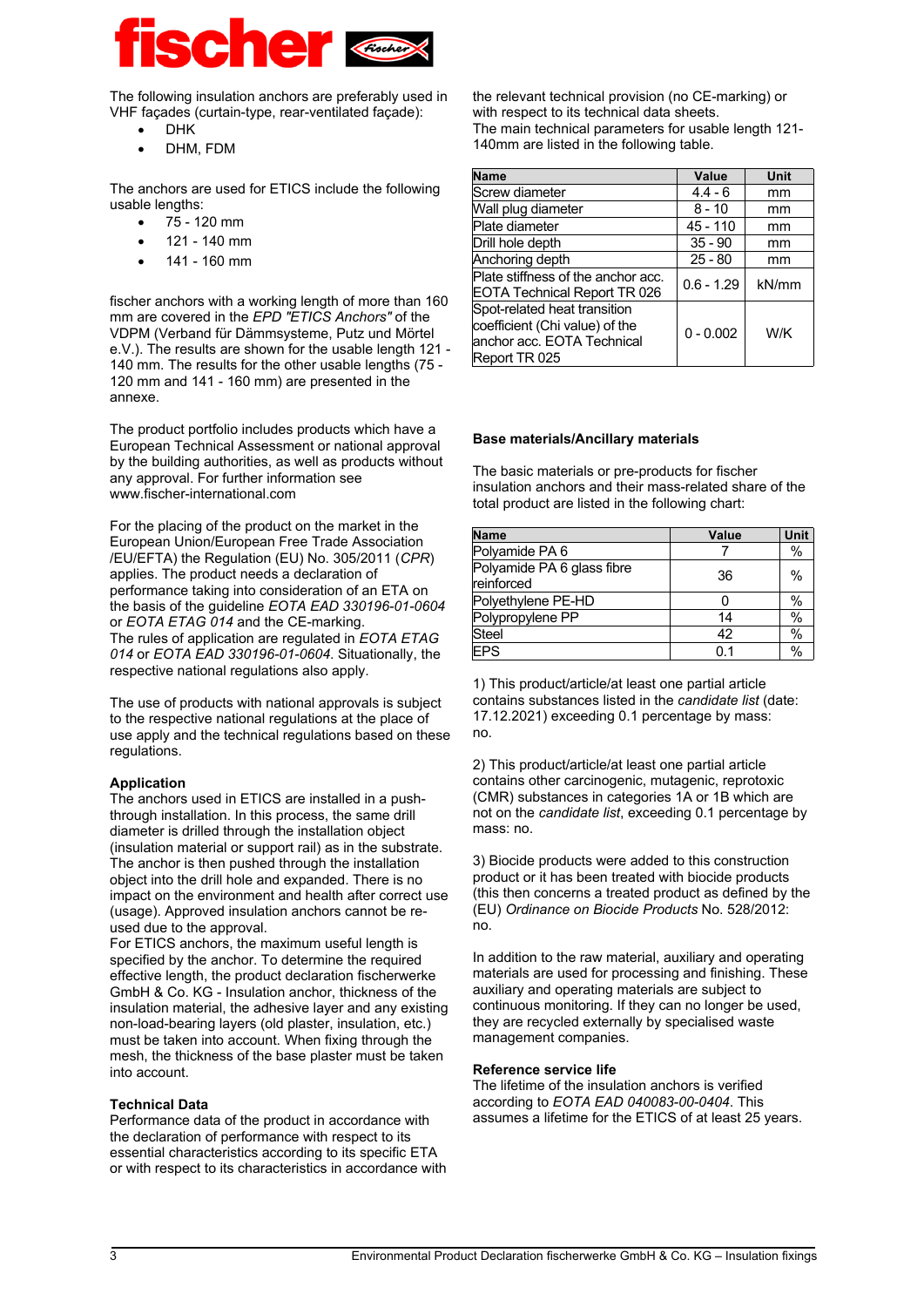

#### **LCA: Calculation rules**

#### **Declared Unit**

This declaration refers to the declared unit of 1m<sup>2</sup> average ETICS system with a specific usable length, given in mm. The average dowels used for ETICS systems with 3 different usable lengths (75 - 120 mm; 121 - 140 mm; 141 - 160 mm) are calculated. The usable length of 121 - 140 mm is declared in the EPD and the 2 other usable lengths are in the annexe. "Average" describes all the anchor types produced in a specific usable length class. The average is calculated according to production shares (quantities). The dowels were grouped according to their useful lengths. The quality of the relevant data used for the EPD in terms of its time, geography and technology representativeness is mostly very good. The current average number of anchors is 5 anchors per m<sup>2</sup> (as used in the *EPD ETICS*). In order to be able to convert the declared unit of 1 m<sup>2</sup> average ETICS system to one kg dowel, it must be multiplied by the required conversion factor. To get the results for 1 dowel, the results have to be divided by 5.

#### **Specification of the declared unit**

| <u>UDUUIIIVALIVII UI LIIV MUUIMIVA MIIIL</u>                 |        |                             |  |  |  |  |
|--------------------------------------------------------------|--------|-----------------------------|--|--|--|--|
| <b>Name</b>                                                  | Value  | Unit                        |  |  |  |  |
| Conversion factor to 1 kg (mass)<br>in kg per declared unit) | 0.1388 |                             |  |  |  |  |
| Declared unit                                                | ۰.     | $ Pce/m2$ <sub>system</sub> |  |  |  |  |

#### **System boundary**

The type of EPD is cradle to factory gate - with options. The environmental product declaration relates to the production stage (module A1: provision of raw materials; A2: transport; A3: manufacture). The energetic recovery of the packaging (A5), reuse, recovery (C3) as well as the dumping of the dowels (C4) including credits outside the system boundary (module D) are taken into account. The product installation (module A4) as well as the usage stage (module B) and the dismantling / demolition (C1) are not taken into account in this study. Transport of the waste to the landfill (100 km) is taken into account (C2) The waste is treated further (C3) and a closed-loop scenario has been modelled in the end-of-life (EoL) phase.

The dowels produced in Germany and the Czech Republic are modelled on the boundary conditions typical for each country (electricity, diesel). The material composition and the energy requirement of the average dowels were calculated according to their production shares (based on the quantity) in the two production countries.

#### **Comparability**

Basically, a comparison or an evaluation of EPD data is only possible if all the data sets to be compared were created according to *EN 15804* and the building context, respectively the product-specific characteristics of performance, are taken into account.

Background database: *GaBi ts software*, CUP 2020.2.

#### **LCA: Scenarios and additional technical information**

#### **Characteristic product properties Information on biogenic Carbon**

#### **Information on describing the biogenic Carbon Content at factory gate**

| <b>Name</b>                | Value | Unit |
|----------------------------|-------|------|
| Biogenic Carbon Content in | 0.66  |      |
| accompanying packaging     |       | kg C |

The following technical scenario information is required for the declared modules.

#### **Installation in the building (A5)**

| <b>Name</b>                 | Value     | Unit |
|-----------------------------|-----------|------|
| Output substances following |           |      |
| waste treatment on site     | $3.1E-06$ | kq   |
| (packaging material)        |           |      |

#### **End of Life (C1-C4)**

| <b>Name</b>                     | Value  |  |
|---------------------------------|--------|--|
| Collected separately waste type | 0.1388 |  |

There are three scenarios for 100% of the used product that have been considered. C3/1 represents the generic incineration scenario and C3/2 represents the incineration considered in the close loop Scenario in EoL phase. In C4 the product is completely

landfilled. A transport distance of 100 km to the landfill is assumed.

#### **Reuse, recovery and recycling potential (D)**

Module D considers the credit from the three end-oflife scenarios. D/1 represents the credit related to the incineration of plastic and recycling benefits of steel considered in the incineration scenario. D/2 represents the credit linked to the incineration of packaging material considered in module A5 in the landfill scenario whereas the D/3 represents the material credit along with incineration of plastic considered in a closed-loop scenario.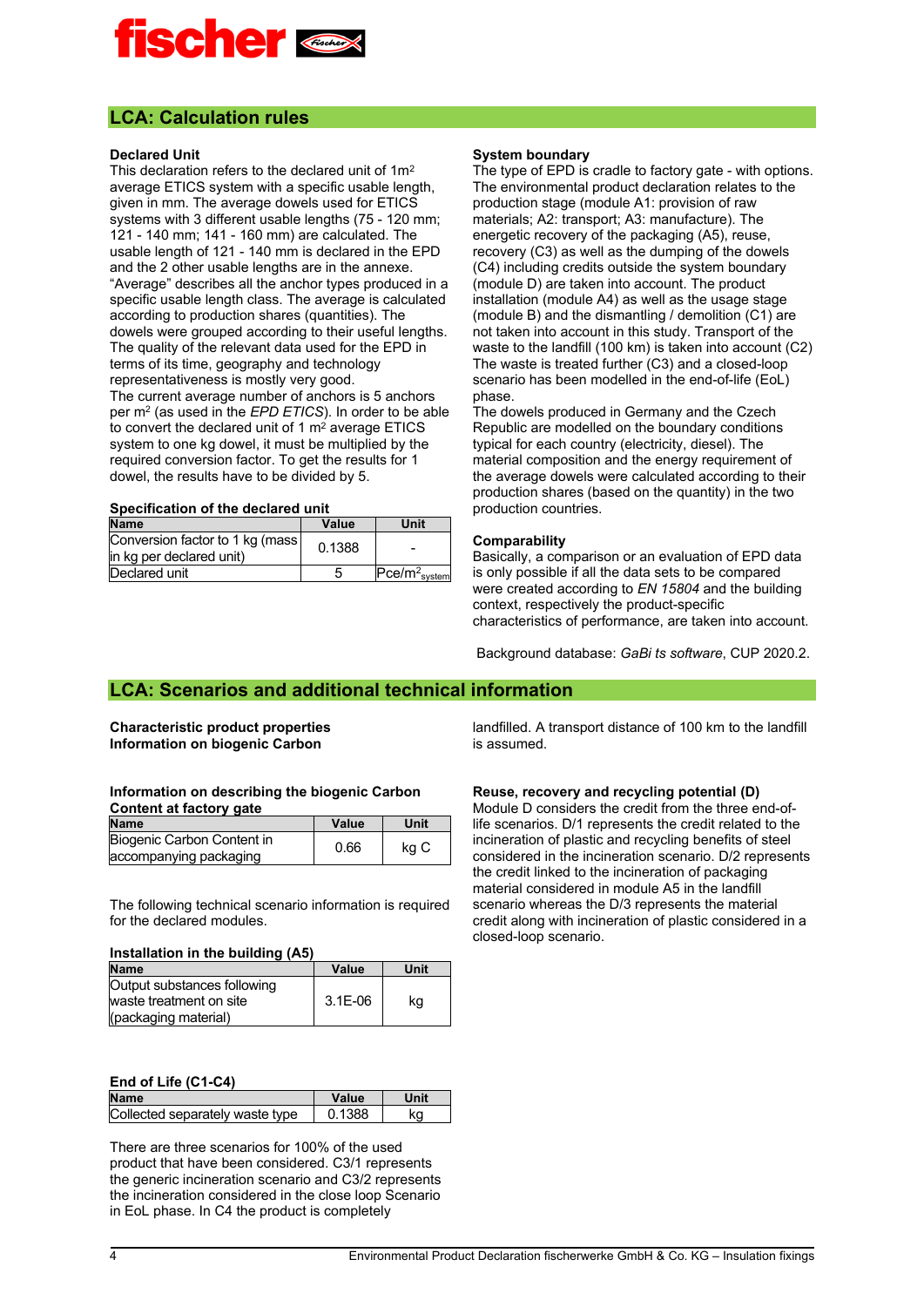## **LCA: Results**

Disclaimer EP-freshwater:

This indicator has been calculated as "kg P eq" as required in the characterisation model (EUTREND model, Struijs et al., 2009b, as implemented in ReCiPe; http://eplca.jrc.ec.europa.eu/LCDN/developerEF.xhtml).

|                              | DESCRIPTION OF THE SYSTEM BOUNDARY (X = INCLUDED IN LCA; ND = MODULE OR INDICATOR NOT<br><b>DECLARED; MNR = MODULE NOT RELEVANT)</b> |                           |                                                                                  |                       |                            |                                                                                                                     |                            |                            |                                                                                                                                        |                    |                            |                            |                           |                              |                              |                                                                                                                                                                                                                                                             |                              |
|------------------------------|--------------------------------------------------------------------------------------------------------------------------------------|---------------------------|----------------------------------------------------------------------------------|-----------------------|----------------------------|---------------------------------------------------------------------------------------------------------------------|----------------------------|----------------------------|----------------------------------------------------------------------------------------------------------------------------------------|--------------------|----------------------------|----------------------------|---------------------------|------------------------------|------------------------------|-------------------------------------------------------------------------------------------------------------------------------------------------------------------------------------------------------------------------------------------------------------|------------------------------|
|                              |                                                                                                                                      |                           |                                                                                  |                       | <b>BENEFITS AND</b>        |                                                                                                                     |                            |                            |                                                                                                                                        |                    |                            |                            |                           |                              |                              |                                                                                                                                                                                                                                                             |                              |
|                              |                                                                                                                                      |                           | <b>CONSTRUCTI</b><br>ON PROCESS                                                  |                       |                            |                                                                                                                     |                            |                            |                                                                                                                                        |                    |                            |                            |                           |                              |                              | <b>LOADS</b>                                                                                                                                                                                                                                                |                              |
|                              | PRODUCT STAGE                                                                                                                        |                           | <b>STAGE</b>                                                                     |                       |                            |                                                                                                                     |                            | <b>USE STAGE</b>           |                                                                                                                                        |                    |                            |                            |                           | END OF LIFE STAGE            |                              | <b>BEYOND THE</b><br><b>SYSTEM</b>                                                                                                                                                                                                                          |                              |
|                              |                                                                                                                                      |                           |                                                                                  |                       |                            |                                                                                                                     |                            |                            |                                                                                                                                        |                    |                            |                            |                           |                              |                              | <b>BOUNDARIES</b>                                                                                                                                                                                                                                           |                              |
|                              |                                                                                                                                      |                           |                                                                                  |                       |                            |                                                                                                                     |                            |                            |                                                                                                                                        |                    |                            |                            |                           |                              |                              |                                                                                                                                                                                                                                                             |                              |
|                              |                                                                                                                                      | Manufacturing             | Transport from the<br>gate to the site                                           |                       |                            |                                                                                                                     |                            | Replacement                | Refurbishment                                                                                                                          | energy             | Operational water          | De-construction            |                           | Waste processing             |                              |                                                                                                                                                                                                                                                             |                              |
| Raw material                 | Transport                                                                                                                            |                           |                                                                                  | Assembly              |                            | Maintenance                                                                                                         |                            |                            |                                                                                                                                        |                    |                            | demolition                 | Transport                 |                              | Disposal                     | Recovery-<br>Recycling                                                                                                                                                                                                                                      | potential                    |
| <b>Alddns</b>                |                                                                                                                                      |                           |                                                                                  |                       | <b>Jse</b>                 |                                                                                                                     | Repair                     |                            |                                                                                                                                        | use                | use                        |                            |                           |                              |                              | Reuse-                                                                                                                                                                                                                                                      |                              |
|                              |                                                                                                                                      |                           |                                                                                  |                       |                            |                                                                                                                     |                            |                            |                                                                                                                                        |                    |                            |                            |                           |                              |                              |                                                                                                                                                                                                                                                             |                              |
|                              |                                                                                                                                      |                           |                                                                                  |                       |                            |                                                                                                                     |                            |                            |                                                                                                                                        | Operational        |                            |                            |                           |                              |                              |                                                                                                                                                                                                                                                             |                              |
|                              |                                                                                                                                      |                           |                                                                                  |                       |                            |                                                                                                                     |                            |                            |                                                                                                                                        |                    |                            |                            |                           |                              |                              |                                                                                                                                                                                                                                                             |                              |
| A1                           | A2                                                                                                                                   | A <sub>3</sub>            | A4                                                                               | A5                    | <b>B1</b>                  | <b>B2</b>                                                                                                           | <b>B3</b>                  | <b>B4</b>                  | <b>B5</b>                                                                                                                              | <b>B6</b>          | <b>B7</b>                  | C <sub>1</sub>             | C <sub>2</sub>            | C <sub>3</sub>               | C4                           | D                                                                                                                                                                                                                                                           |                              |
| X                            | $\mathsf{X}$                                                                                                                         | $\boldsymbol{\mathsf{X}}$ | <b>ND</b>                                                                        | $\times$              | <b>ND</b>                  | <b>ND</b>                                                                                                           | <b>MNR</b>                 | <b>MNR</b>                 | <b>MNR</b>                                                                                                                             | <b>ND</b>          | <b>ND</b>                  | $\times$                   | $\boldsymbol{\mathsf{X}}$ | $\sf X$                      | X                            | X                                                                                                                                                                                                                                                           |                              |
|                              |                                                                                                                                      |                           |                                                                                  |                       |                            |                                                                                                                     |                            |                            |                                                                                                                                        |                    |                            |                            |                           |                              |                              | RESULTS OF THE LCA - ENVIRONMENTAL IMPACT according to EN 15804+A2: 1 m <sup>2</sup> ETICS system (121-                                                                                                                                                     |                              |
| $ 40$ mm $\rangle$           |                                                                                                                                      |                           |                                                                                  |                       |                            |                                                                                                                     |                            |                            |                                                                                                                                        |                    |                            |                            |                           |                              |                              |                                                                                                                                                                                                                                                             |                              |
|                              | <b>Core Indicator</b>                                                                                                                |                           | <b>Unit</b>                                                                      | A1-A3                 |                            | A <sub>5</sub>                                                                                                      | C <sub>1</sub>             |                            | C <sub>2</sub>                                                                                                                         | C <sub>3/1</sub>   | C3/2                       |                            | C <sub>4</sub>            | D/1                          | D/2                          |                                                                                                                                                                                                                                                             | D/3                          |
|                              | GWP-total                                                                                                                            |                           | Rg CO <sub>2</sub> -Eq.                                                          | 7.15E-1               |                            | 1.15E-2                                                                                                             | $0.00E + 0$                |                            | 1.16E-3                                                                                                                                | 1.60E-1            | 1.29E-2                    |                            | 7.81E-3                   | $-2.12E-1$                   | $-4.60E-3$                   |                                                                                                                                                                                                                                                             | $-6.97E-1$                   |
| <b>GWP-fossil</b>            |                                                                                                                                      |                           | [kg CO <sub>2</sub> -Eq.]                                                        | 7.26E-1               |                            | 9.30E-4                                                                                                             | $0.00E + 0$                |                            | 1.15E-3                                                                                                                                | 1.60E-1            | 1.29E-2                    |                            | 8.07E-3                   | $-2.11E-1$                   | $-4.57E-3$                   |                                                                                                                                                                                                                                                             | $-6.95E-1$                   |
|                              | GWP-biogenic<br><b>GWP-luluc</b>                                                                                                     |                           | [kg CO <sub>2</sub> -Eq.]<br>$\overline{[kg CO_{2}$ -Eq.]                        | $-1.13E-2$<br>5.00E-4 |                            | 1.05E-2<br>8.06E-7                                                                                                  | $0.00E + 0$<br>$0.00E + 0$ |                            | $-1.97E-6$<br>9.32E-6                                                                                                                  | 7.88E-6<br>3.59E-6 | 1.29E-5<br>5.61E-6         |                            | $-2.71E-4$<br>7.64E-6     | $-8.70E - 5$<br>$-5.10E - 5$ | $-1.92E - 5$<br>$-5.92E - 6$ |                                                                                                                                                                                                                                                             | $-2.43E-3$<br>$-1.77E-4$     |
| ODP                          |                                                                                                                                      |                           | [kg CFC11-Eq.]                                                                   | 9.70E-14              |                            | 3.50E-18                                                                                                            | $0.00E + 0$                |                            | 1.38E-19                                                                                                                               | 3.67E-17           | 8.42E-17                   |                            | 1.91E-17                  | $-1.23E-16$                  | $-7.09E - 17$                |                                                                                                                                                                                                                                                             | $-1.84E-15$                  |
| AP                           |                                                                                                                                      |                           | [mol H <sup>+</sup> -Eq.]                                                        | 1.38E-3               |                            | 3.94E-6                                                                                                             | $0.00E + 0$                |                            | 4.04E-6                                                                                                                                | 4.75E-5            | 1.09E-5                    |                            | 2.66E-5                   | $-4.71E-4$                   | $-5.05E - 6$                 |                                                                                                                                                                                                                                                             | $-8.32E - 4$                 |
| EP-marine                    | EP-freshwater                                                                                                                        |                           | [kg PO <sub>4</sub> -Eq.]                                                        | 1.25E-6<br>3.59E-4    |                            | 8.58E-10<br>1.37E-6                                                                                                 | $0.00E + 0$<br>$0.00E + 0$ |                            | 3.50E-9<br>1.85E-6                                                                                                                     | 6.43E-9<br>1.46E-5 | 1.03E-8<br>2.66E-6         |                            | 1.38E-6<br>6.04E-6        | $-1.13E - 7$<br>$-1.05E - 4$ | $-9.69E-9$<br>$-1.63E-6$     |                                                                                                                                                                                                                                                             | $-5.53E - 7$<br>$-2.72E - 4$ |
|                              | EP-terrestrial                                                                                                                       |                           | [kg N-Eq.]<br>[mol N-Eq.]                                                        | 3.54E-3               |                            | 1.84E-5                                                                                                             | $0.00E + 0$                |                            | 2.06E-5                                                                                                                                | 2.26E-4            | 3.21E-5                    |                            | 6.62E-5                   | $-1.13E-3$                   | $-1.74E-5$                   |                                                                                                                                                                                                                                                             | $-2.44E-3$                   |
| <b>POCP</b>                  |                                                                                                                                      |                           | [kg NMVOC-Eq.]                                                                   | 1.03E-3               |                            | 3.45E-6                                                                                                             | $0.00E + 0$                |                            | 3.59E-6                                                                                                                                | 3.82E-5            | 7.19E-6                    |                            | 1.94E-5                   | $-3.38E - 4$                 | $-4.38E - 6$                 |                                                                                                                                                                                                                                                             | $-7.50E - 4$                 |
| <b>ADPE</b>                  |                                                                                                                                      |                           | [kg Sb-Eq.]                                                                      | 1.27E-5               |                            | 5.87E-11                                                                                                            | $0.00E + 0$                |                            | 8.25E-11                                                                                                                               | 5.21E-10           | 1.11E-9                    |                            | 5.57E-10                  | $-8.82E-9$                   | $-9.99E - 10$                |                                                                                                                                                                                                                                                             | $-7.53E-8$                   |
| <b>ADPF</b>                  |                                                                                                                                      |                           | [MJ]<br>$[m3$ world-Eq                                                           | $1.12E + 1$           |                            | 5.27E-3                                                                                                             | $0.00E + 0$                |                            | 1.53E-2                                                                                                                                | 4.18E-2            | 6.80E-2                    |                            | 1.15E-1                   | $-2.28E + 0$                 | $-6.55E - 2$                 |                                                                                                                                                                                                                                                             | $-1.34E+1$                   |
| <b>WDP</b>                   |                                                                                                                                      |                           | deprived]                                                                        | 2.25E-4               |                            | 1.37E-3                                                                                                             | $0.00E + 0$                |                            | 1.03E-5                                                                                                                                | 1.63E-2            | 1.74E-3                    |                            | $-2.94E-5$                | $-4.03E-3$                   | $-5.27E - 5$                 |                                                                                                                                                                                                                                                             | 1.44E-2                      |
|                              |                                                                                                                                      |                           |                                                                                  |                       |                            |                                                                                                                     |                            |                            |                                                                                                                                        |                    |                            |                            |                           |                              |                              | GWP = Global warming potential; ODP = Depletion potential of the stratospheric ozone layer; AP = Acidification potential of land and water; EP =                                                                                                            |                              |
| Caption                      |                                                                                                                                      |                           |                                                                                  |                       |                            | fossil resources; ADPF = Abiotic depletion potential for fossil resources; WDP = Water (user) deprivation potential |                            |                            |                                                                                                                                        |                    |                            |                            |                           |                              |                              | Eutrophication potential; POCP = Formation potential of tropospheric ozone photochemical oxidants; ADPE = Abiotic depletion potential for non-                                                                                                              |                              |
|                              |                                                                                                                                      |                           |                                                                                  |                       |                            |                                                                                                                     |                            |                            |                                                                                                                                        |                    |                            |                            |                           |                              |                              |                                                                                                                                                                                                                                                             |                              |
|                              |                                                                                                                                      |                           |                                                                                  |                       |                            |                                                                                                                     |                            |                            | RESULTS OF THE LCA - INDICATORS TO DESCRIBE RESOURCE USE according to EN 15804+A2: 1 m <sup>2</sup><br><b>ETICS system (121-140mm)</b> |                    |                            |                            |                           |                              |                              |                                                                                                                                                                                                                                                             |                              |
|                              |                                                                                                                                      | Unit                      |                                                                                  |                       |                            |                                                                                                                     |                            |                            |                                                                                                                                        |                    |                            |                            |                           |                              |                              |                                                                                                                                                                                                                                                             |                              |
| Indicator                    |                                                                                                                                      |                           | A1-A3                                                                            |                       | A <sub>5</sub>             | C <sub>1</sub>                                                                                                      |                            | C <sub>2</sub>             | C <sub>3/1</sub>                                                                                                                       |                    | C3/2                       | C <sub>4</sub>             |                           | D/1                          | D/2                          |                                                                                                                                                                                                                                                             | D/3                          |
| <b>PERE</b>                  |                                                                                                                                      | [MJ]                      | $1.17E + 0$                                                                      |                       | 2.68E-2                    | $0.00E + 0$                                                                                                         |                            | 8.61E-4                    | 8.68E-3                                                                                                                                |                    | 2.96E-2                    | 8.51E-3                    |                           | $-1.37E-1$                   | $-1.66E - 2$                 | $-4.41E-1$                                                                                                                                                                                                                                                  |                              |
| <b>PERM</b>                  |                                                                                                                                      | [MJ]                      | 2.59E-2                                                                          |                       | $-2.59E - 2$               | $0.00E + 0$                                                                                                         |                            | $0.00E + 0$                | $0.00E + 0$                                                                                                                            |                    | $0.00E + 0$                | $0.00E + 0$                |                           | $0.00E + 0$                  | $0.00E + 0$                  | $0.00E + 0$                                                                                                                                                                                                                                                 |                              |
| <b>PERT</b>                  |                                                                                                                                      | [MJ]                      | 1.19E+0                                                                          |                       | 9.12E-4                    | $0.00E + 0$                                                                                                         |                            | 8.61E-4                    | 8.68E-3                                                                                                                                |                    | 2.96E-2                    | 8.51E-3                    |                           | $-1.37E-1$                   | $-1.66E - 2$                 | $-4.41E-1$                                                                                                                                                                                                                                                  |                              |
| <b>PENRE</b><br><b>PENRM</b> |                                                                                                                                      | [MJ]<br>[MJ]              | 8.50E+0<br>$2.73E + 0$                                                           |                       | 6.51E-3<br>$-1.24E-3$      | $0.00E + 0$<br>$0.00E + 0$                                                                                          |                            | 1.53E-2<br>$0.00E + 0$     | 2.77E+0<br>$-2.73E + 0$                                                                                                                |                    | 6.80E-2<br>$0.00E + 0$     | 1.15E-1<br>$0.00E + 0$     |                           | $-2.29E + 0$<br>$0.00E + 0$  | $-6.55E - 2$<br>$0.00E + 0$  | $-1.34E+1$<br>$0.00E + 0$                                                                                                                                                                                                                                   |                              |
| <b>PENRT</b>                 |                                                                                                                                      | [MJ]                      | $1.12E+1$                                                                        |                       | 5.27E-3                    | $0.00E + 0$                                                                                                         |                            | 1.53E-2                    | 4.18E-2                                                                                                                                |                    | $6.80E - 2$                | $1.15E-1$                  |                           | $-2.29E + 0$                 | $-6.55E-2$                   | $-1.34E+1$                                                                                                                                                                                                                                                  |                              |
| SM                           |                                                                                                                                      | [kg]                      | $0.00E + 0$                                                                      |                       | $0.00E + 0$                | $0.00E + 0$                                                                                                         |                            | $0.00E + 0$                | $0.00E + 0$                                                                                                                            |                    | $0.00E + 0$                | $0.00E + 0$                |                           | $0.00E + 0$                  | $0.00E + 0$                  | $0.00E + 0$                                                                                                                                                                                                                                                 |                              |
| <b>RSF</b><br><b>NRSF</b>    |                                                                                                                                      | [MJ]<br>[MJ]              | $0.00E + 0$<br>$0.00E + 0$                                                       |                       | $0.00E + 0$<br>$0.00E + 0$ | $0.00E + 0$<br>$0.00E + 0$                                                                                          |                            | $0.00E + 0$<br>$0.00E + 0$ | $0.00E + 0$<br>$0.00E + 0$                                                                                                             |                    | $0.00E + 0$<br>$0.00E + 0$ | $0.00E + 0$<br>$0.00E + 0$ |                           | $0.00E + 0$<br>$0.00E + 0$   | $0.00E + 0$<br>$0.00E + 0$   | $0.00E + 0$<br>$0.00E + 0$                                                                                                                                                                                                                                  |                              |
| <b>FW</b>                    |                                                                                                                                      | [mª]                      | 1.47E-3                                                                          |                       | 3.24E-5                    | $0.00E + 0$                                                                                                         |                            | 9.97E-7                    | 3.85E-4                                                                                                                                |                    | 5.55E-5                    | 3.07E-6                    |                           | $-3.71E - 4$                 | $-9.07E-6$                   |                                                                                                                                                                                                                                                             | $-1.15E-3$                   |
|                              |                                                                                                                                      |                           |                                                                                  |                       |                            |                                                                                                                     |                            |                            |                                                                                                                                        |                    |                            |                            |                           |                              |                              | PERE = Use of renewable primary energy excluding renewable primary energy resources used as raw materials; PERM = Use of                                                                                                                                    |                              |
|                              |                                                                                                                                      |                           |                                                                                  |                       |                            |                                                                                                                     |                            |                            |                                                                                                                                        |                    |                            |                            |                           |                              |                              | renewable primary energy resources used as raw materials; PERT = Total use of renewable primary energy resources; PENRE = Use of                                                                                                                            |                              |
| Caption                      |                                                                                                                                      |                           |                                                                                  |                       |                            |                                                                                                                     |                            |                            |                                                                                                                                        |                    |                            |                            |                           |                              |                              | non-renewable primary energy excluding non-renewable primary energy resources used as raw materials; PENRM = Use of non-<br>renewable primary energy resources used as raw materials; PENRT = Total use of non-renewable primary energy resources; SM = Use |                              |
|                              |                                                                                                                                      |                           |                                                                                  |                       |                            |                                                                                                                     |                            |                            |                                                                                                                                        |                    |                            |                            |                           |                              |                              | of secondary material; RSF = Use of renewable secondary fuels; NRSF = Use of non-renewable secondary fuels; FW = Use of net fresh                                                                                                                           |                              |
|                              |                                                                                                                                      |                           | RESULTS OF THE LCA - WASTE CATEGORIES AND OUTPUT FLOWS according to EN 15804+A2: |                       |                            |                                                                                                                     |                            |                            | water                                                                                                                                  |                    |                            |                            |                           |                              |                              |                                                                                                                                                                                                                                                             |                              |
|                              |                                                                                                                                      |                           | 1 m² ETICS system (121-140mm)                                                    |                       |                            |                                                                                                                     |                            |                            |                                                                                                                                        |                    |                            |                            |                           |                              |                              |                                                                                                                                                                                                                                                             |                              |
| Indicator                    |                                                                                                                                      | Unit                      | A1-A3                                                                            |                       | A <sub>5</sub>             | C <sub>1</sub>                                                                                                      |                            | C <sub>2</sub>             | C <sub>3/1</sub>                                                                                                                       |                    | C <sub>3/2</sub>           | C4                         |                           | D/1                          | D/2                          |                                                                                                                                                                                                                                                             | D/3                          |
| <b>HWD</b><br><b>NHWD</b>    |                                                                                                                                      | [kg]<br>[kg]              | 1.51E-8<br>8.13E-3                                                               |                       | 6.27E-11<br>2.30E-4        | $0.00E + 0$<br>$0.00E + 0$                                                                                          |                            | 7.14E-10<br>2.35E-6        | 7.76E-11<br>3.39E-3                                                                                                                    |                    | 3.16E-11<br>2.40E-4        | 5.00E-10<br>1.39E-1        |                           | $-1.37E-9$<br>$-2.47E-3$     | $-3.45E-11$<br>$-3.11E-5$    | $-3.72E-9$<br>$-3.14E-3$                                                                                                                                                                                                                                    |                              |
| <b>RWD</b>                   |                                                                                                                                      | [kg]                      | 1.87E-4                                                                          |                       | 1.22E-7                    | $0.00E + 0$                                                                                                         |                            | 1.90E-8                    | 1.25E-6                                                                                                                                |                    | 1.00E-5                    | 1.38E-6                    |                           | $-6.44E - 5$                 | $-2.41E-6$                   | $-6.54E-5$                                                                                                                                                                                                                                                  |                              |
| <b>CRU</b>                   |                                                                                                                                      | [kg]                      | $0.00E + 0$                                                                      |                       | $0.00E + 0$                | $0.00E + 0$                                                                                                         |                            | $0.00E + 0$                | $0.00E + 0$                                                                                                                            |                    | $0.00E + 0$                | $0.00E + 0$                |                           | $0.00E + 0$                  | $0.00E + 0$                  | $0.00E + 0$                                                                                                                                                                                                                                                 |                              |
| <b>MFR</b>                   |                                                                                                                                      | [kg]                      | $0.00E + 0$                                                                      |                       | $0.00E + 0$                | $0.00E + 0$                                                                                                         |                            | $0.00E + 0$                | 6.94E-2                                                                                                                                |                    | $0.00E + 0$                | $0.00E + 0$                |                           | $0.00E + 0$                  | $0.00E + 0$                  | $0.00E + 0$                                                                                                                                                                                                                                                 |                              |
| MER<br>EEE                   |                                                                                                                                      | [kg]<br>[MJ               | $0.00E + 0$<br>$0.00E + 0$                                                       |                       | $0.00E + 0$<br>1.46E-2     | $0.00E + 0$<br>$0.00E + 0$                                                                                          |                            | $0.00E + 0$<br>$0.00E + 0$ | $0.00E + 0$<br>2.68E-1                                                                                                                 |                    | $0.00E + 0$<br>1.53E-2     | $0.00E + 0$<br>$0.00E + 0$ |                           | $0.00E + 0$<br>$0.00E + 0$   | $0.00E + 0$<br>$0.00E + 0$   | $0.00E + 0$<br>$0.00E + 0$                                                                                                                                                                                                                                  |                              |
| EET                          |                                                                                                                                      | [MJ]                      | $0.00E + 0$                                                                      |                       | 3.36E-2                    | $0.00E + 0$                                                                                                         |                            | $0.00E + 0$                | 6.15E-1                                                                                                                                |                    | 3.50E-2                    | $0.00E + 0$                |                           | $0.00E + 0$                  | $0.00E + 0$                  | $0.00E + 0$                                                                                                                                                                                                                                                 |                              |
| Caption                      |                                                                                                                                      |                           |                                                                                  |                       |                            |                                                                                                                     |                            |                            |                                                                                                                                        |                    |                            |                            |                           |                              |                              | HWD = Hazardous waste disposed; NHWD = Non-hazardous waste disposed; RWD = Radioactive waste disposed; CRU = Components<br>for re-use; MFR = Materials for recycling; MER = Materials for energy recovery; EEE = Exported electrical energy; EEE = Exported |                              |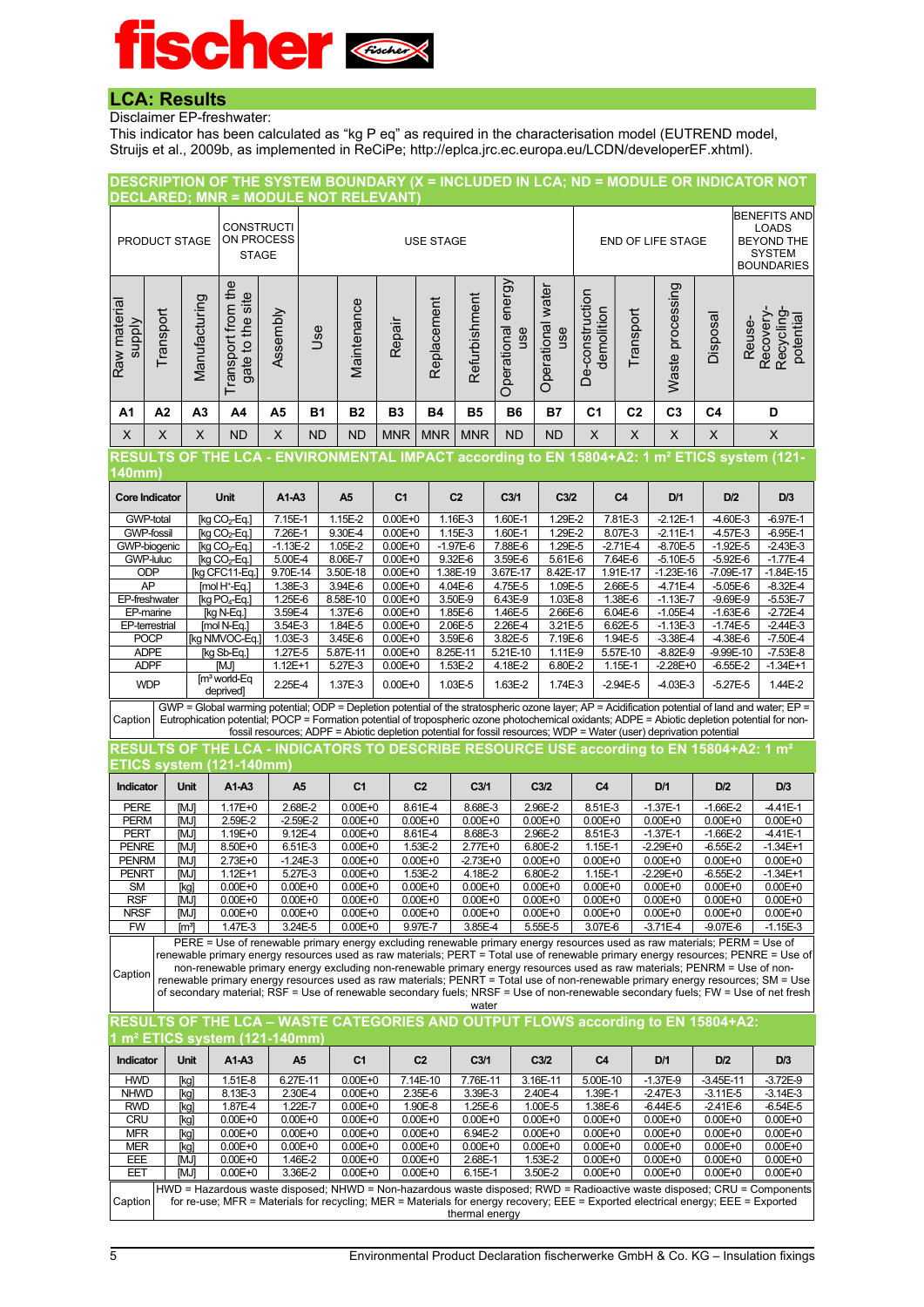

| RESULTS OF THE LCA - additional impact categories according to EN 15804+A2-optional:<br>1 m <sup>2</sup> ETICS system (121-140mm) |                                                                                                                                             |             |                                                                                          |                |                |                  |                  |                |              |                                                                                                                               |             |
|-----------------------------------------------------------------------------------------------------------------------------------|---------------------------------------------------------------------------------------------------------------------------------------------|-------------|------------------------------------------------------------------------------------------|----------------|----------------|------------------|------------------|----------------|--------------|-------------------------------------------------------------------------------------------------------------------------------|-------------|
| Indicator                                                                                                                         | Unit                                                                                                                                        | $A1-A3$     | A <sub>5</sub>                                                                           | C <sub>1</sub> | C <sub>2</sub> | C <sub>3/1</sub> | C <sub>3/2</sub> | C <sub>4</sub> | D/1          | D/2                                                                                                                           | D/3         |
| <b>PM</b>                                                                                                                         | <b>Disease</b><br>Incidencel                                                                                                                | 1.20E-8     | 2.25E-11                                                                                 | $0.00E + 0$    | 2.21E-11       | 2.63E-10         | 8.40E-11         | 2.70E-10       | $-5.72E-9$   | $-3.81E-11$                                                                                                                   | $-5.31E-9$  |
| <b>IR</b>                                                                                                                         | [kBq U235-<br>Eq.]                                                                                                                          | 1.59E-2     | $1.13E - 5$                                                                              | $0.00E + 0$    | 2.75E-6        | 1.13E-4          | 1.64E-3          | 1.93E-4        | $-1.17E-2$   | $-2.17E-4$                                                                                                                    | $-5.90E-3$  |
| ETP-fw                                                                                                                            | <b>ICTUel</b>                                                                                                                               | $5.45E + 0$ | 2.80E-3                                                                                  | $0.00E + 0$    | 1.08E-2        | 1.62E-2          | 2.90E-2          | 1.10E-1        | $-4.36E-1$   | $-1.15E-2$                                                                                                                    | $-7.42E+0$  |
| HTP-c                                                                                                                             | <b>ICTUHI</b>                                                                                                                               | 3.36E-10    | 1.21E-13                                                                                 | $0.00E + 0$    | 2.27E-13       | 1.66E-12         | 8.69E-13         | 5.41E-12       | $-2.28E-10$  | $-6.46E-13$                                                                                                                   | $-1.84E-10$ |
| HTP-nc                                                                                                                            | [CTUh]                                                                                                                                      | 8.00E-9     | 5.15E-12                                                                                 | $0.00E + 0$    | 1.35E-11       | 1.04E-10         | 3.42E-11         | 4.50E-10       | $-1.23E-9$   | $-2.66E-11$                                                                                                                   | $-7.68E-9$  |
| SQP                                                                                                                               |                                                                                                                                             | $2.57E + 0$ | 1.62E-3                                                                                  | $0.00E + 0$    | 5.38E-3        | 1.16E-2          | $2.15E-2$        | 9.00E-3        | $-9.87E - 2$ | $-1.47E-2$                                                                                                                    | $-3.96E-1$  |
|                                                                                                                                   | $ PM$ = Potential incidence of disease due to PM emissions; $IR$ = Potential Human exposure efficiency relative to U235; ETP-fw = Potential |             |                                                                                          |                |                |                  |                  |                |              |                                                                                                                               |             |
| Caption                                                                                                                           |                                                                                                                                             |             | comparative Toxic Unit for humans (not cancerogenic); SQP = Potential soil quality index |                |                |                  |                  |                |              | comparative Toxic Unit for ecosystems; HTP-c = Potential comparative Toxic Unit for humans (cancerogenic); HTP-nc = Potential |             |

#### Disclaimer 1 – for the indicator IRP

This impact category deals mainly with the eventual impact of low dose ionizing radiation on human health of the nuclear fuel cycle. It does not consider effects due to possible nuclear accidents, occupational exposure nor radioactive waste disposal in underground facilities. Potential ionizing radiation from the soil, from radon and from some construction materials is also not measured by this indicator.

Disclaimer 2 – for the indicators ADPE, ADPF, WDP, ETPfw, HTPc, HTPnc, SQP. The results of this environmental impact indicator shall be used with care as the uncertainties on these results are high or as there is limited experienced with the indicator.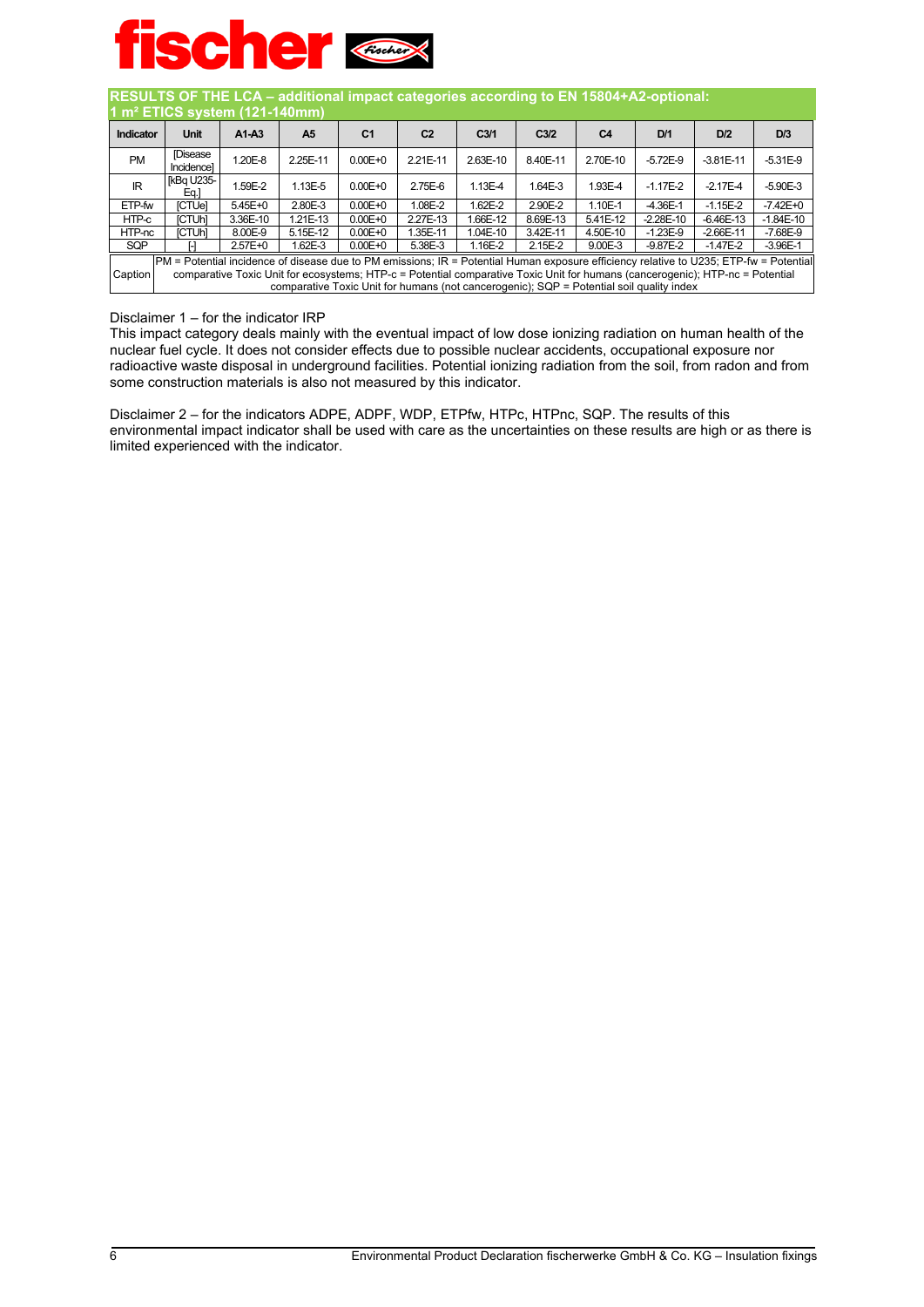

#### **References**

#### **IBU 2021**

General Instructions for the EPD programme of Institut Bauen und Umwelt e.V. Version 2.0, Berlin: Institut Bauen und Umwelt e.V., 2021. www.ibu-epd.com

#### **PCR Part A**

PCR - Part A: Calculation Rules for the Life Cycle Assessment and Requirements on the Project Report, Berlin: Institut Bauen und Umwelt e.V., www.ibuepd.com, 2020

#### **PCR Part B**

PCR Part B: Requirements on the EPD for Wall plugs made of plastic and metal, Berlin: Institut Bauen und Umwelt e.V., 11-2017

#### **ISO 4042**

ISO 4042:2018-08, Fasteners - Electroplated coating systems

#### **ISO 9001**

DIN EN ISO 9001:2015-11, Quality management systems - Requirements (ISO 9001:2015)

#### **ISO 14001**

DIN EN ISO 14001:2015-11, Environmental management systems - Requirements with guidance for use

#### **ISO 14025**

DIN EN ISO 14025:2011-10, Environmental labels and declarations — Type III environmental declarations — Principles and procedures

#### **EN 15804**

EN 15804:2019+A2, Sustainability of construction works — Environmental Product Declarations — Core rules for the product category of construction products.

#### **CPR**

REGULATION (EU) No 305/2011 OF THE EUROPEAN PARLIAMENT AND OF THE COUNCIL of 9 March 2011 laying down harmonised conditions for the marketing of construction products and repealing Council Directive 89/106/EEC, Official Journal of the European Union, 2011

#### **EOTA ETAG 014**

Guideline for European Technical Approval of plastic anchors for fixing of external thermal insulation composite systems with rendering, 2011

#### **EOTA EAD 040083-00-0404**

European Assessment Document for external thermal insulation composite systems (ETICS) with renderings, 2019

#### **EOTA EAD 330196-01-0604**

European Assessment Document for plastic anchors made of virgin or non-virgin material for fixing of external thermal insulation composite systems with rendering, 2017

#### **EOTA Technical Report TR 025**

Point thermal transmittance of plastic anchors for ETICS, 2016

#### **EOTA Technical Report TR 026**

Plate stiffness of plastic anchors for ETICS, 2016

#### **EPD "ETICS Anchors"**

Environmental Product Declaration: WDVS mit EPS geklebt und gedübelt (ETICS with EPS glued and anchored), VDPM (Verband für Dämmsysteme, Putz und Mörtel e.V.), EPD-WDV-20170077-IBG2-DE. Berlin: Institut Bauen und Umwelt e.V. (Ed.), Jun 07, 2017.

Environmental Product Declaration: WDVS mit Mineralfaser Dämmplatte geklebt und gedübelt (ETICS with mineral wool insulation board glued and anchored), VDPM (Verband für Dämmsysteme, Putz und Mörtel e.V.), EPD-WDV-20170078-IBG2-DE. Berlin: Institut Bauen und Umwelt e.V. (Ed.), Jun 07, 2017.

#### **ETA**

European Technical Assessment (e.g. ETA-14/0372 for TermoZ plastic anchors), 2021

#### **GaBi ts software**

Sphera Solutions GmbH GaBi Software System and Database for Life Cycle Engineering CUP Version: 2020.2 University of Stuttgart LeinfeldenEchterdingen

#### **GaBi ts documentation**

GaBi life cycle inventory data documentation (https://www.gabisoftware. com/support/gabi/gabidatabase2020lcidocumentation/)

#### **Ordinance on Biocide Products**

REGULATION (EU) No 528/2012 OF THE EUROPEAN PARLIAMENT AND OF THE COUNCIL of 22 May 2012 concerning the making available on the market and use of biocidal products, Ordinance regulating the manufacture, labelling, placing on the market and use of biocidal products. Official Journal of the European Union, 2012

#### **REACH/ECHA candidate list**

List of substances considered for authorisation substances of very high concern (SVHCs) (ECHA candidate list), published in accordance with Article 59, paragraph 10 of the REACH, Regulation Helsinki: European Chemicals Agency, view of 17.12.2021

**Technical data sheets** of engineered products, see www.fischer-international.com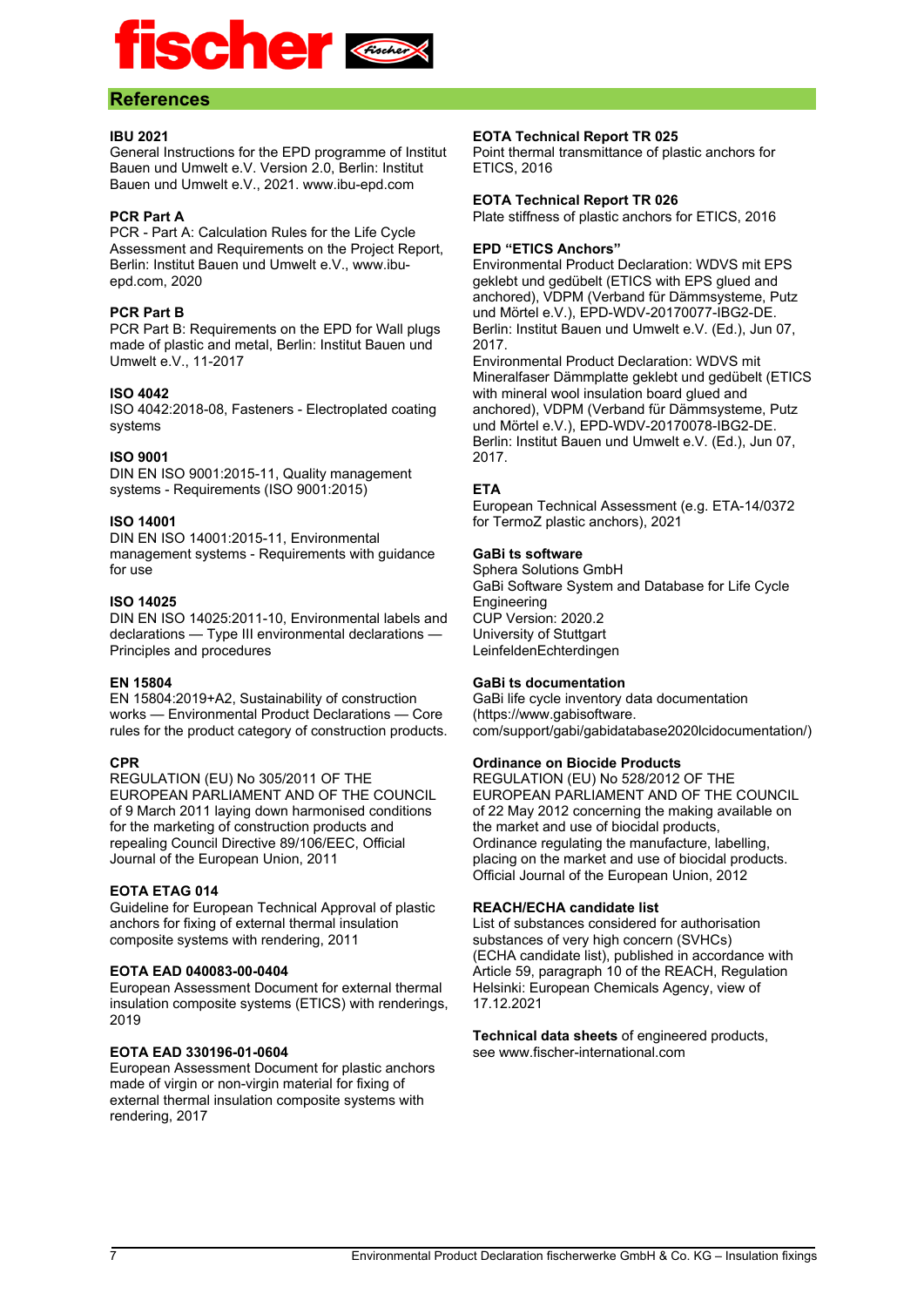| <b>Institut Bauen</b><br>und Umwelt e.V. | <b>Publisher</b><br>Institut Bauen und Umwelt e V<br>Panoramastr. 1<br>10178 Berlin<br>Germany                                                   | Tel<br>Fax<br>Mail<br>Web | +49 (0)30 3087748-0<br>+49 (0)30 3087748-29<br>info@ibu-epd.com<br>www.ibu-epd.com        |
|------------------------------------------|--------------------------------------------------------------------------------------------------------------------------------------------------|---------------------------|-------------------------------------------------------------------------------------------|
| Institut Bauen<br>und Umwelt e.V.        | Programme holder<br>Institut Bauen und Umwelt e V<br>Panoramastr 1<br>10178 Berlin<br>Germany                                                    | Tel<br>Fax<br>Mail<br>Web | +49 (0)30 - 3087748-0<br>$+49(0)30 - 3087748 - 29$<br>info@ibu-epd.com<br>www.ibu-epd.com |
| Sphera <sup>®</sup>                      | <b>Author of the Life Cycle</b><br><b>Assessment</b><br>Sphera Solutions GmbH<br>Hauptstraße 111-113<br>70771 Leinfelden-Echterdingen<br>Germany | Tel<br>Fax<br>Mail<br>Web | +49 (0) 711 341817-0<br>+49 (0) 711 341817-25<br>info@sphera.com<br>www.sphera.com        |
| <b>fischer</b>                           | <b>Owner of the Declaration</b><br>fischerwerke GmbH & Co. KG<br>Klaus-Fischer-Straße 1<br>72178 Waldachtal<br>Germany                           | Tel<br>Fax<br>Mail<br>Web | +49 (0) 7443 12-0<br>+49 (0) 7443 12-4222<br>info@fischer.de<br>www.fischer.de            |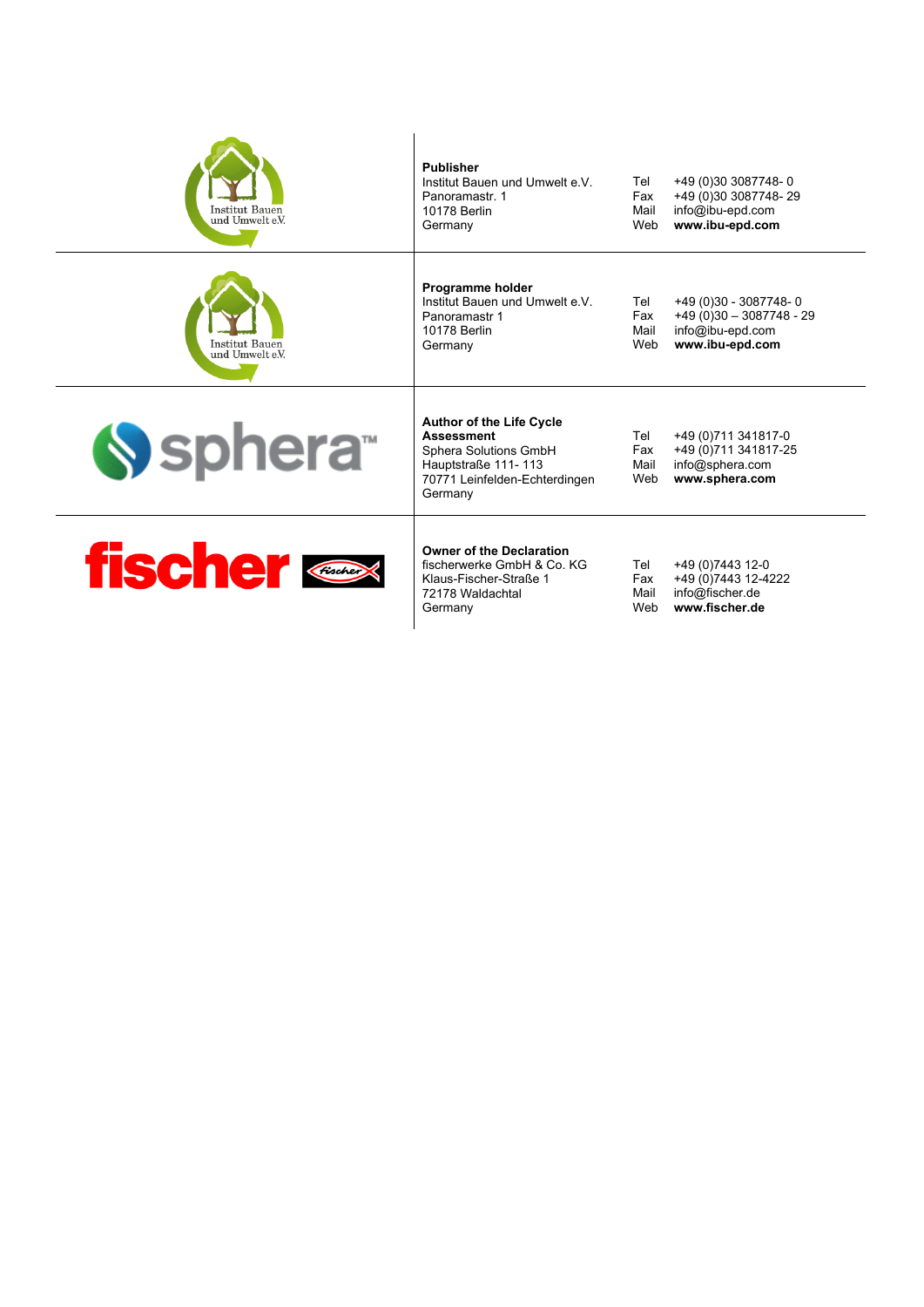# **Annex For Insulation fixings fischerwerke GmbH & Co. KG**

#### **to the**

#### **ENVIRONMENTAL PRODUCT DECLARATION** as per /ISO 14025/ and /EN 15804/

**Owner of the Declaration fischerwerke GmbH & Co. KG Issue date** 22/02/2022 **Valid to** 21/02/2027

**Declaration number** EPD-FIW-20210314-CBD1-EN

**www.ibu-epd.com / https://epd-online.com**



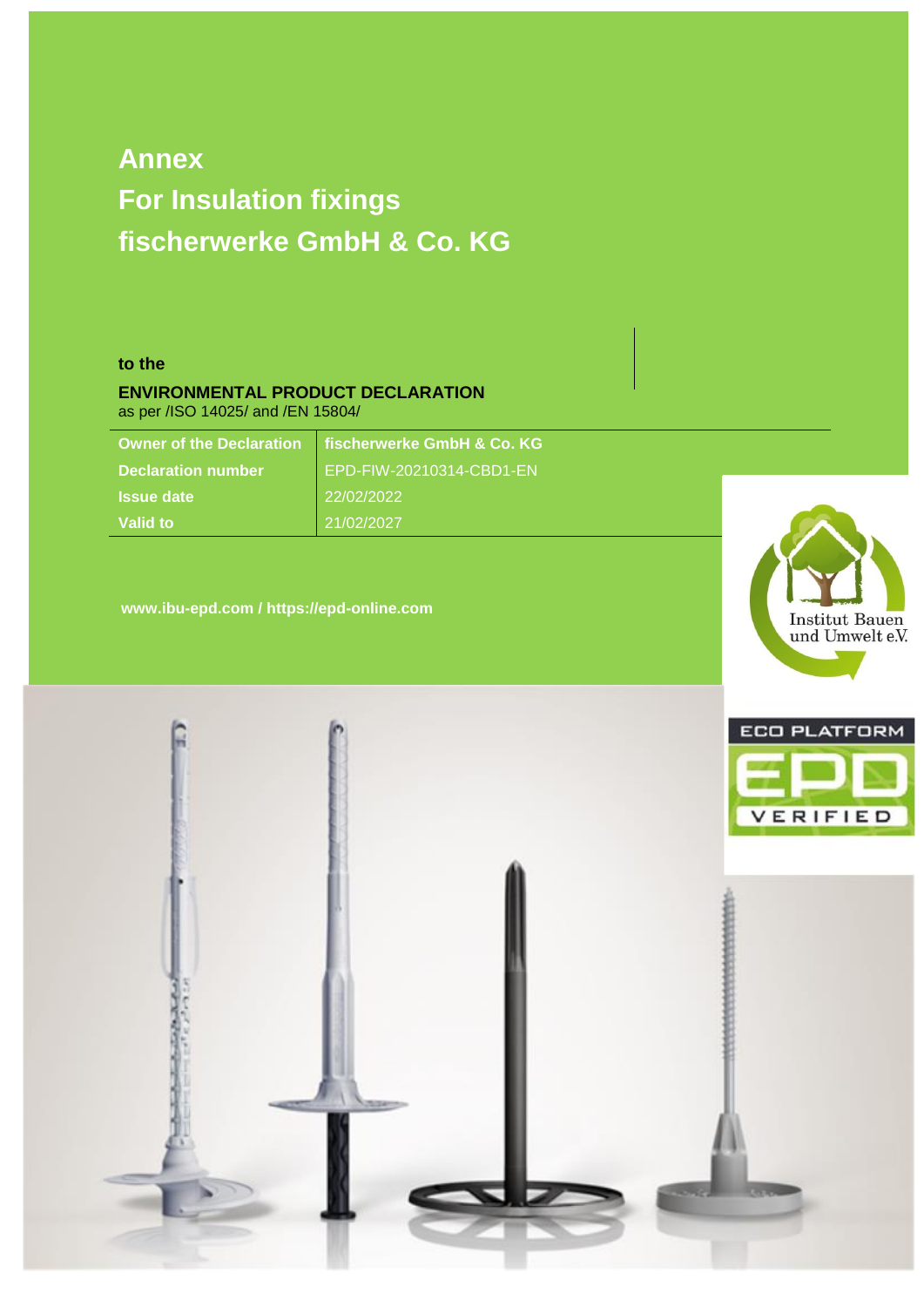

#### **General Information**

| fischerwerke GmbH & Co. KG                                                                                                                            | <b>Insulation anchors</b>                                                                                                                                                                                                                                                                                                                                                                                                                                                                                                                                                                                            |
|-------------------------------------------------------------------------------------------------------------------------------------------------------|----------------------------------------------------------------------------------------------------------------------------------------------------------------------------------------------------------------------------------------------------------------------------------------------------------------------------------------------------------------------------------------------------------------------------------------------------------------------------------------------------------------------------------------------------------------------------------------------------------------------|
| <b>Programme holder</b><br>IBU - Institut Bauen und Umwelt e.V.<br>Panoramastr, 1<br><b>10178 Berlin</b><br>Germany                                   | Owner of the declaration<br>fischerwerke GmbH & Co. KG<br>Klaus-Fischer-Straße 1<br>72178 Waldachtal<br>Germany                                                                                                                                                                                                                                                                                                                                                                                                                                                                                                      |
| <b>Declaration number</b><br>EPD-FIW-20210314-CBD1-EN                                                                                                 | Declared product / declared unit<br>The declaration refers to the production of average<br>ETICS anchors for fastening 1 squaremeter (sq m)<br>ETICS system with the usable lengths 75 - 120 mm, 121<br>- 140 mm and 141 - 160 mm. The core EPD contains<br>the data and results for the usable length 121 - 140 mm.<br>The additional usable lengths are declared in this annex.<br>5 anchors per sq m ETICS system are required. The<br>average is calculated depending on the produced<br>annual quantity of the products mentioned under<br>chapter "Product description/Product definition" in the<br>core EPD. |
| This declaration is based on the product<br>category rules:<br>Wall plugs made of plastic and metal, 11.2017<br>(PCR checked and approved by the SVR) | Scope:<br>This EPD refers to average ETICS anchors<br>manufactured at the plant in Waldachtal Germany and<br>at fischer Vyskov spol s.r.o in Ivanovice na Hané in the<br>Czech Republic. The data basis is the year 2020.                                                                                                                                                                                                                                                                                                                                                                                            |
| <b>Issue date</b><br>22/02/2022<br>Valid to<br>21/02/2027                                                                                             | The owner of the declaration shall be liable for the<br>underlying information and evidence; the IBU shall not<br>be liable with respect to manufacturer information, life<br>cycle assessment data and evidences.<br>The EPD was created according to the specifications<br>of EN 15804+A2. In the following, the standard will be<br>simplified as EN 15804.                                                                                                                                                                                                                                                       |
|                                                                                                                                                       | Verification                                                                                                                                                                                                                                                                                                                                                                                                                                                                                                                                                                                                         |
| Nam Peter                                                                                                                                             | The standard EN 15804 serves as the core PCR                                                                                                                                                                                                                                                                                                                                                                                                                                                                                                                                                                         |
|                                                                                                                                                       | Independent verification of the declaration and data<br>according to ISO 14025:2010                                                                                                                                                                                                                                                                                                                                                                                                                                                                                                                                  |
| Dipl. Ing Hans Peters<br>(chairman of Institut Bauen und Umwelt e.V.)                                                                                 | x <br>internally<br>externally                                                                                                                                                                                                                                                                                                                                                                                                                                                                                                                                                                                       |
| Alcount Vil,                                                                                                                                          | traly                                                                                                                                                                                                                                                                                                                                                                                                                                                                                                                                                                                                                |
| Dr. Alexander Röder<br>(Managing Director Institut Bauen und Umwelt e.V.))                                                                            | Prof. Dr. Birgit Grahl<br>(Independent verifier)                                                                                                                                                                                                                                                                                                                                                                                                                                                                                                                                                                     |

## **LCA: Calculation rules**

#### **Declared Unit**

This declaration refers to the declared unit of 1  $m<sup>2</sup>$ average ETICS system with a specific usable length, given in mm. The average dowels used for ETICS systems with 3 different usable lengths (75 - 120 mm; 121 - 140 mm; 141 - 160 mm) are calculated. In this annex is declared two usable lengths: 75 - 120 mm and 141 - 160 mm. "Average" describes all the anchor types produced in a specific usable length class. The average is calculated according to production shares (quantities). The dowels were grouped according to their useful lengths. The quality of the relevant data used for the EPD in terms of its time, geography and technology representativeness is mostly very good.

The current average number of anchors is 5 anchors per m<sup>2</sup> (as used in the EPD ETICS). In order to be able to convert the declared unit of 1 m<sup>2</sup> average ETICS system to one kg dowel, it must be multiplied by the required conversion factor. To get the results for 1 dowel, the results have to be divided by 5.

#### **Specification of the declared unit**

| <b>Name</b>                                     | Value  | Unit              |
|-------------------------------------------------|--------|-------------------|
| Declared unit (product weight) -<br>75 - 120 mm | 0.0833 | kg/m <sup>2</sup> |
| Conversion factor to 1 kg<br>75 - 120 mm        | 12.0   |                   |
| Declared unit (product weight)                  | 0.1049 | kg/m <sup>2</sup> |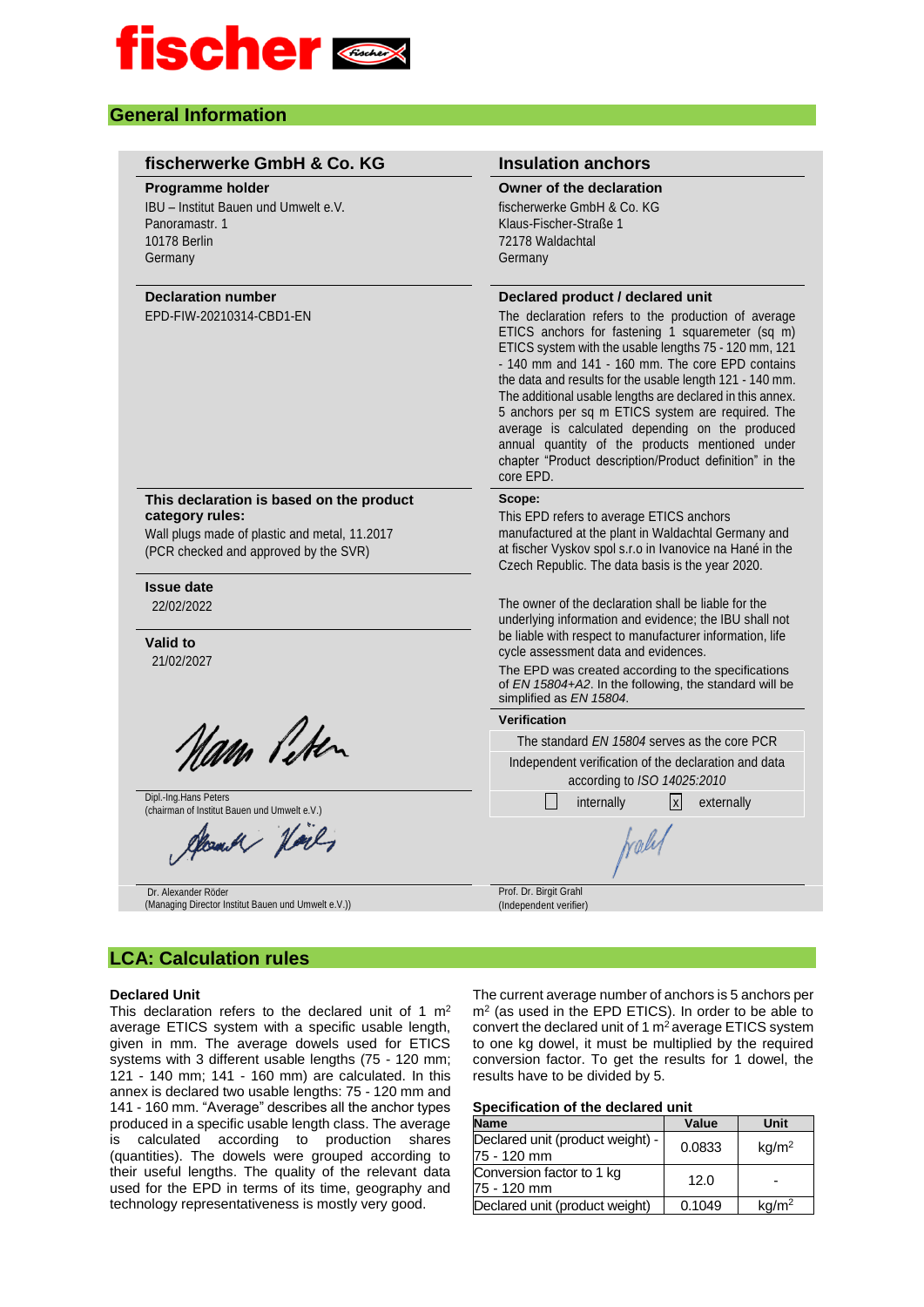| 141 - 160 mm                              |     |                 |
|-------------------------------------------|-----|-----------------|
| Conversion factor to 1 kg<br>141 - 160 mm | 9.5 |                 |
| Declared unit                             |     | $Pce/m2$ system |

#### **System boundary**

The type of EPD is cradle to factory gate - with options. The environmental product declaration relates to the production stage (module A1: provision of raw materials; A2: transport; A3: manufacture). The energetic recovery of the packaging (A5), reuse, recovery (C3) as well as the dumping of the dowels (C4) including credits outside the system boundary (module D) are taken into account. The product installation (module A4) as well as the usage stage (module B) and the dismantling / demolition (C1) are not taken into account in this study. Transport of the waste to the landfill (100 km) is taken into account (C2) The waste is treated further (C3) and a closed-loop scenario has been modelled in EoL phase.

The dowels produced in Germany and the Czech Republic are modeled on the boundary conditions typical for each country (electricity, diesel). The material composition and the energy requirement of the average dowels were calculated according to their production shares (based on the quantity) in the two production countries.

#### **Comparability**

Basically, a comparison or an evaluation of EPD data is only possible if all the data sets to be compared were created according to *EN 15804* and the building context, respectively the product-specific characteristics of performance, are taken into account.

Background database: GaBi ts software, CUP 2020.2.

#### **LCA: Scenarios and additional technical information**

#### **Information on describing the biogenic Carbon Content at factory gate**

| <b>Name</b>                                                          | Value | Unit |
|----------------------------------------------------------------------|-------|------|
| Biogenic Carbon Content in<br>accompanying packaging<br>75 - 120 mm  | 0.63  | kg C |
| Biogenic Carbon Content in<br>accompanying packaging<br>141 - 160 mm | 0.37  | kg C |

The following technical scenario information is required for the declared modules.

| <b>Name</b>                                                                                   | Value  | Unit |
|-----------------------------------------------------------------------------------------------|--------|------|
| Output substances following<br>waste treatment on site<br>(packaging material)<br>75 - 120 mm | 0,0077 | ka   |
| Output substances following<br>waste treatment on site<br>(packaging material)                | 0.0043 | kg   |

#### **Installation in the building (A5)**

### **End of Life (C1-C4)**

| $EIII$ of $EIE$ (c) $ C4$ )                       |        |      |
|---------------------------------------------------|--------|------|
| <b>Name</b>                                       | Value  | Unit |
| Collected separately waste type<br>75 - 120 mm    | 0.083  | ka   |
| Collected separately waste type<br>$141 - 160$ mm | 0.1049 | kg   |

There are three scenarios for 100% of the used product have been considered. C3/1 represents the generic incineration scenario and C3/2 represents the incineration considered in the close loop Scenario in EoL phase. In C4 the product is completely landfilled. A transport distance of 100 km to the landfill is assumed.

#### **Reuse, recovery and recycling potential (D)**

The module D considers the credit from the three end of life scenarios. D/1 represents the credit related to the incineration of plastic and recycling benefits of steel considered in the incineration scenario. D/2 represents the credit linked to the incineration of packaging material considered in module A5 in the landfill scenario whereas the D/3 represents the material credit along with incineration of plastic considered in closed-loop scenario.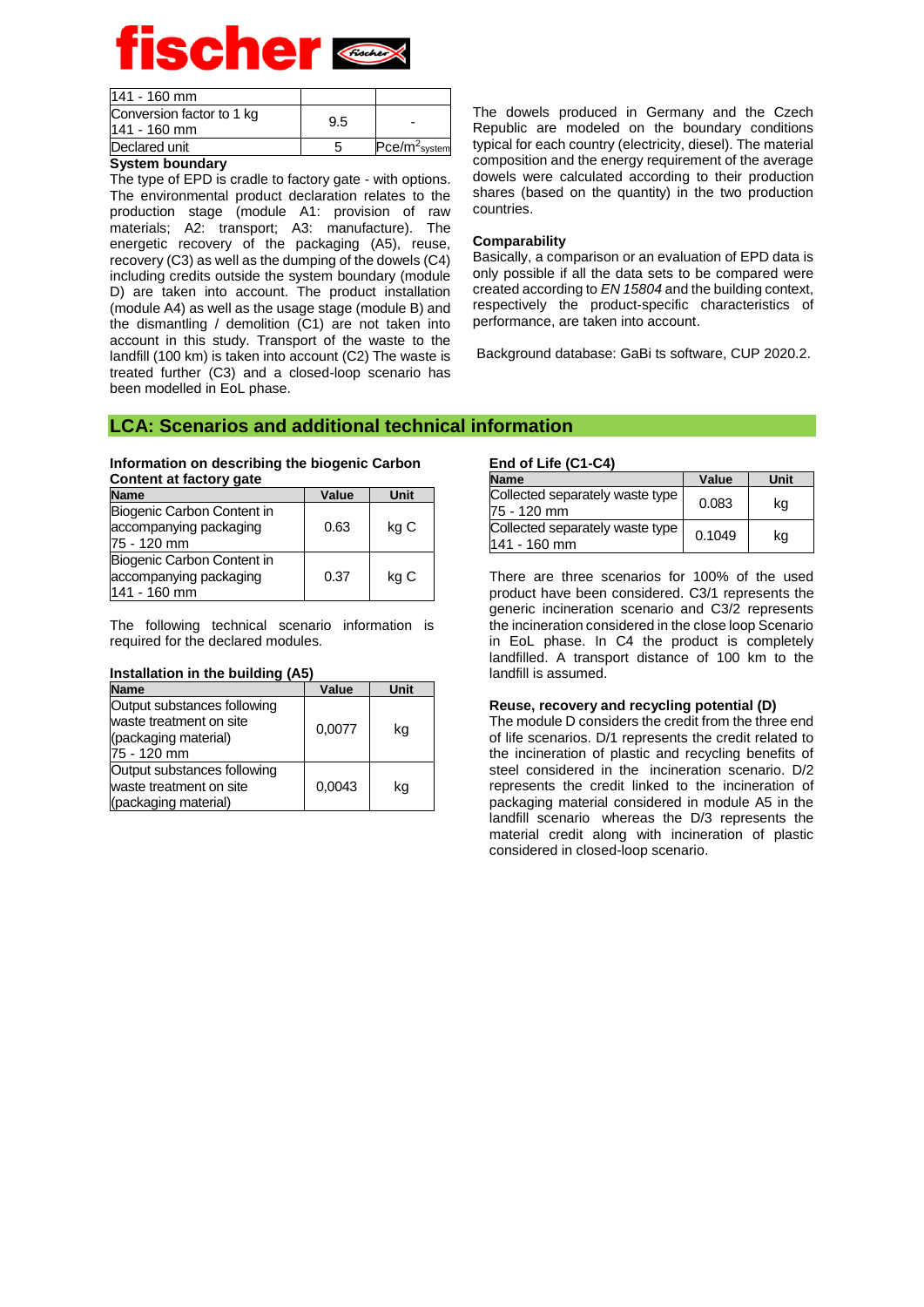## **LCA: Results for 75 – 120mm usable length**

Disclaimer:

EP-freshwater: This indicator has been calculated as "kg P eq" as required in the characterization model (EUTREND model, Struijs et al., 2009b, as implemented in ReCiPe; [http://eplca.jrc.ec.europa.eu/LCDN/developerEF.xhtml\)](http://eplca.jrc.ec.europa.eu/LCDN/developerEF.xhtml).

#### **DESCRIPTION OF THE SYSTEM BOUNDARY (X = INCLUDED IN LCA; ND = MODULE OR INDICATOR NOT DECLARED; MNR = MODULE NOT RELEVANT)**

| <b>CONSTRUCTI</b><br>ON PROCESS<br>PRODUCT STAGE<br><b>STAGE</b> |          |                |                                                            |          |                                                                                         | <b>USE STAGE</b> |            |             |               |                              |                             |                                    |                | <b>END OF LIFE STAGE</b> |          |                                        |  |
|------------------------------------------------------------------|----------|----------------|------------------------------------------------------------|----------|-----------------------------------------------------------------------------------------|------------------|------------|-------------|---------------|------------------------------|-----------------------------|------------------------------------|----------------|--------------------------|----------|----------------------------------------|--|
| Raw material<br>supply                                           | ransport | Manufacturing  | the<br>site<br>from<br>the<br>5<br>đ<br>qsn<br>gate<br>Tra | Assembly | Use                                                                                     | Maintenance      | Repair     | Replacement | Refurbishment | energy<br>Operational<br>use | water<br>Operational<br>use | construction<br>demolition<br>De-i | Transport      | processing<br>Waste      | Disposal | potentia<br>Reuse<br>Recyclir<br>Recov |  |
| A <sub>1</sub>                                                   | А2       | A <sub>3</sub> | A4                                                         | A5       | <b>B2</b><br><b>B3</b><br><b>B4</b><br><b>B5</b><br><b>B6</b><br><b>B7</b><br><b>B1</b> |                  |            |             |               | C1                           | C <sub>2</sub>              | C <sub>3</sub>                     | C <sub>4</sub> | D                        |          |                                        |  |
| $\times$                                                         | X        | X              | <b>ND</b>                                                  | X        | <b>ND</b>                                                                               | <b>ND</b>        | <b>MNR</b> | <b>MNR</b>  | <b>MNR</b>    | <b>ND</b>                    | <b>ND</b>                   | X                                  | X              | X                        | X        | X                                      |  |

### **RESULTS OF THE LCA - ENVIRONMENTAL IMPACT according to EN 15804+A2: 1 m<sup>2</sup> ETICS system (75-**

| 120 mm)               |                                      |               |          |                |                |                  |                  |                |               |               |               |
|-----------------------|--------------------------------------|---------------|----------|----------------|----------------|------------------|------------------|----------------|---------------|---------------|---------------|
| Core<br>Indicator     | <b>Unit</b>                          | $A1-A3$       | A5       | C <sub>1</sub> | C <sub>2</sub> | C <sub>3/1</sub> | C <sub>3/2</sub> | C <sub>4</sub> | D/1           | D/2           | D/3           |
| GWP-total             | [kg CO <sub>2</sub> -Eq.]            | 4.36E-01      | 1.18E-02 | $0.00E + 00$   | 6.97E-04       | 1.38E-01         | 7.76E-03         | 4.71E-03       | $-1.14E - 01$ | $-4.84E - 03$ | $-4.22E - 01$ |
| <b>GWP-fossil</b>     | $[kq CO2-Eq.]$                       | 4.47E-01      | 1.77E-03 | $0.00E + 00$   | 6.92E-04       | 1.38E-01         | 7.75E-03         | 4.86E-03       | $-1.13E - 01$ | $-4.81E - 03$ | $-4.21E - 01$ |
| GWP-biogenic          | $[ka CO2-Eq.]$                       | $-1.14E - 02$ | 1.01E-02 | $0.00E + 00$   | $-1.18E - 06$  | 6.78E-06         | 7.76E-06         | $-1.63E - 04$  | $-1.27E - 04$ | $-2.03E - 05$ | $-1.47E - 03$ |
| <b>GWP-luluc</b>      | $[ka CO2-Eq.]$                       | 3.56E-04      | 7.91E-07 | $0.00E + 00$   | 5.62E-06       | 3.09E-06         | 3.38E-06         | 4.61E-06       | $-4.48E - 05$ | $-6.29E - 06$ | $-1.10E - 04$ |
| <b>ODP</b>            | [kg CFC11-Eq.]                       | 9.15E-14      | 3.41E-18 | $0.00E + 00$   | 8.34E-20       | 3.16E-17         | 5.07E-17         | 1.15E-17       | $-4.35E-16$   | $-7.55E-17$   | $-1.14E-15$   |
| AP                    | Imol H <sup>+</sup> -Eq.]            | 8.12E-04      | 3.86E-06 | $0.00E + 00$   | 2.44E-06       | 4.09E-05         | 6.59E-06         | 1.60E-05       | $-2.15E - 04$ | $-5.33E - 06$ | $-5.04E - 04$ |
| <b>EP-freshwater</b>  | $[kq PO4-Eq.]$                       | 8.45E-07      | 8.38E-10 | $0.00E + 00$   | 2.11E-09       | 5.53E-09         | 6.23E-09         | 8.32E-07       | $-8.82E - 08$ | $-1.03E - 08$ | $-3.38E - 07$ |
| EP-marine             | [kg N-Eg.]                           | 2.23E-04      | 1.33E-06 | $0.00E + 00$   | 1.11E-06       | 1.26E-05         | 1.60E-06         | 3.64E-06       | $-5.02E - 05$ | $-1.73E - 06$ | $-1.64E - 04$ |
| <b>EP-terrestrial</b> | Imol N-Ea.1                          | 2.18E-03      | 1.80E-05 | $0.00E + 00$   | 1.24E-05       | 1.94E-04         | 1.93E-05         | 3.99E-05       | $-5.42E - 04$ | $-1.84E - 05$ | $-1.48E - 03$ |
| <b>POCP</b>           | <b>Ika NMVOC-Ea.1</b>                | 6.38E-04      | 3.36E-06 | $0.00E + 00$   | 2.16E-06       | 3.29E-05         | 4.33E-06         | 1.17E-05       | $-1.57E - 04$ | $-4.62E - 06$ | $-4.54E - 04$ |
| <b>ADPE</b>           | [kg Sb-Eg.]                          | 4.39E-06      | 5.74E-11 | $0.00E + 00$   | 4.97E-11       | 4.48E-10         | 6.69E-10         | 3.35E-10       | $-9.36E - 09$ | $-1.06E - 09$ | $-4.58E - 08$ |
| <b>ADPF</b>           | [MJ]                                 | 7.79E+00      | 5.19E-03 | $0.00E + 00$   | 9.23E-03       | 3.60E-02         | 4.10E-02         | 6.93E-02       | $-1.46E + 00$ | $-6.88E - 02$ | $-8.09E + 00$ |
| <b>WDP</b>            | $\mathsf{Im}^3$ world-Eq<br>deprived | $-1.81E - 04$ | 1.38E-03 | $0.00E + 00$   | 6.20E-06       | 1.40E-02         | 1.05E-03         | $-1.77E-05$    | $-4.82E - 03$ | $-5.60E - 05$ | 8.64E-03      |
|                       |                                      |               |          |                |                |                  |                  |                |               |               |               |

Caption GWP = Global warming potential; ODP = Depletion potential of the stratospheric ozone layer; AP = Acidification potential of land and water; EP = Eutrophication potential; POCP = Formation potential of tropospheric ozone photochemical oxidants; ADPE = Abiotic depletion potential for nonfossil resources; ADPF = Abiotic depletion potential for fossil resources; WDP = Water use

| RESULTS OF THE LCA - RESOURCE USE according to EN 15804+A2: 1 m <sup>2</sup> ETICS system (75-120 mm) |      |         |  |  |  |      |  |  |  |     |  |
|-------------------------------------------------------------------------------------------------------|------|---------|--|--|--|------|--|--|--|-----|--|
| Indicator                                                                                             | Unit | $A1-A3$ |  |  |  | C3/1 |  |  |  | D/2 |  |

| II KIVAWI    | um                | <b>AI-AJ</b> | rw            | $\mathbf{v}$ . | ◡▵           | vv i          | <b>VJIL</b>  | ∽            | יש            | - -           | ּטוּ          |
|--------------|-------------------|--------------|---------------|----------------|--------------|---------------|--------------|--------------|---------------|---------------|---------------|
| <b>PERE</b>  | MJI               | 8.14E-01     | 8.94E-04      | $0.00E + 00$   | 5.19E-04     | 7.47E-03      | 1.78E-02     | 5.13E-03     | $-1.81E - 01$ | $-1.77E-02$   | $-2.73E - 01$ |
| <b>PERM</b>  | <b>TMJ1</b>       | 2.48E-02     | $-2.48E - 02$ |                |              |               |              |              |               |               |               |
| <b>PERT</b>  | imji              | 8.14E-01     | 8.94E-04      | $0.00E + 00$   | 5.19E-04     | 7.47E-03      | 1.78E-02     | 5.13E-03     | $-1.81E - 01$ | $-1.77E-02$   | $-2.73E - 01$ |
| <b>PENRE</b> | <b>IMJ</b>        | 7.79E+00     | 5.19E-03      | $0.00E + 00$   | 9.24E-03     | 3.60E-02      | 4.10E-02     | 6.94E-02     | $-1.46E + 00$ | $-6.88E - 02$ | $-8.09E + 00$ |
| <b>PENRM</b> | <b>IMJI</b>       | $2.23E + 00$ | $-3.37E - 03$ |                |              | $-2.23E + 00$ |              |              |               |               |               |
| <b>PENRT</b> | [MJ]              | 7.79E+00     | 5.19E-03      | $0.00E + 00$   | 9.24E-03     | 3.60E-02      | 4.10E-02     | 6.94E-02     | $-1.46E + 00$ | $-6.88E - 02$ | $-8.09E + 00$ |
| <b>SM</b>    | [kg]              | $0.00E + 00$ | $0.00E + 00$  | $0.00E + 00$   | $0.00E + 00$ | $0.00E + 00$  | $0.00E + 00$ | $0.00E + 00$ | $0.00E + 00$  | $0.00E + 00$  | $0.00E + 00$  |
| <b>RSF</b>   | [MJ]              | $0.00E + 00$ | $0.00E + 00$  | $0.00E + 00$   | $0.00E + 00$ | $0.00E + 00$  | $0.00E + 00$ | $0.00E + 00$ | $0.00E + 00$  | $0.00E + 00$  | $0.00E + 00$  |
| <b>NRSF</b>  | imj               | $0.00E + 00$ | $0.00E + 00$  | $0.00E + 00$   | $0.00E + 00$ | $0.00E + 00$  | 0.00E+00     | $0.00E + 00$ | $0.00E + 00$  | $0.00E + 00$  | $0.00E + 00$  |
| <b>FW</b>    | [m <sup>3</sup> ] | 9.66E-04     | 3.26E-05      | $0.00E + 00$   | 6.01E-07     | 3.31E-04      | 3.34E-05     | 85E-06       | $-2.75E - 04$ | $-9.65E - 06$ | $-6.94E - 04$ |

Caption PERE = Use of renewable primary energy excluding renewable primary energy resources used as raw materials; PERM = Use of renewable primary energy resources used as raw materials; PERT = Total use of renewable primary energy resources; PENRE = Use of non-renewable primary energy excluding non-renewable primary energy resources used as raw materials; PENRM = Use of nonrenewable primary energy resources used as raw materials; PENRT = Total use of non-renewable primary energy resources; SM = Use

of secondary material; RSF = Use of renewable secondary fuels; NRSF = Use of non-renewable secondary fuels; FW = Use of net fresh water **RESULTS OF THE LCA – OUTPUT FLOWS AND WASTE CATEGORIES according to EN 15804+A2:** 

|             |             | 1 $m^2$ ETICS system (75-120 mm) |                |                |                |                |                                                                                                                                  |                |               |               |               |
|-------------|-------------|----------------------------------|----------------|----------------|----------------|----------------|----------------------------------------------------------------------------------------------------------------------------------|----------------|---------------|---------------|---------------|
| Indicator   | <b>Unit</b> | $A1-A3$                          | A <sub>5</sub> | C <sub>1</sub> | C <sub>2</sub> |                | C <sub>3/2</sub>                                                                                                                 | C <sub>4</sub> | D/1           | D/2           | D             |
| <b>HWD</b>  | [kg]        | 1.41E-08                         | 6.20E-11       | $0.00E + 00$   | 4.30E-10       | 6.68E-11       | 1.90E-11                                                                                                                         | 3.01E-10       | $-7.46E - 10$ | $-3.63E - 11$ | $-2.26E - 09$ |
| <b>NHWD</b> | [kg]        | 4.81E-03                         | 2.25E-04       | $0.00E + 00$   | 1.41E-06       | 2.92E-03       | 1.44E-04                                                                                                                         | 8.35E-02       | $-1.14E - 03$ | $-3.28E - 05$ | $-1.91E - 03$ |
| <b>RWD</b>  | [kg]        | 1.09E-04                         | 1.23E-07       | $0.00E + 00$   | 1.14E-08       | 1.08E-06       | 6.04E-06                                                                                                                         | 8.34E-07       | $-6.53E - 05$ | $-2.57E - 06$ | $-4.05E - 05$ |
| <b>CRU</b>  | [kg]        | $0.00E + 00$                     | $0.00E + 00$   | $0.00E + 00$   | $0.00E + 00$   | $0.00E + 00$   | $0.00E + 00$                                                                                                                     | $0.00E + 00$   | $0.00E + 00$  | $0.00E + 00$  | $0.00E + 00$  |
| <b>MFR</b>  | [kg]        | $0.00E + 00$                     | $0.00E + 00$   | $0.00E + 00$   | $0.00E + 00$   | 2.39E-02       | $0.00E + 00$                                                                                                                     | $0.00E + 00$   | $0.00E + 00$  | $0.00E + 00$  | $0.00E + 00$  |
| <b>MER</b>  | [kg]        | $0.00E + 00$                     | $0.00E + 00$   | $0.00E + 00$   | $0.00E + 00$   | $0.00E + 00$   | $0.00E + 00$                                                                                                                     | $0.00E + 00$   | $0.00E + 00$  | $0.00E + 00$  | $0.00E + 00$  |
| EEE         | [MJ]        | $0.00E + 00$                     | 1.56E-02       | $0.00E + 00$   | $0.00E + 00$   | 2.31E-01       | 9.20E-03                                                                                                                         | $0.00E + 00$   | $0.00E + 00$  | $0.00E + 00$  | $0.00E + 00$  |
| EET         | <b>IMJI</b> | $0.00E + 00$                     | 3.50E-02       | $0.00E + 00$   | $0.00E + 00$   | 5.29E-01       | 2.11E-02                                                                                                                         | $0.00E + 00$   | $0.00E + 00$  | $0.00E + 00$  | $0.00E + 00$  |
|             |             |                                  |                |                |                |                | HWD = Hazardous waste disposed; NHWD = Non-hazardous waste disposed; RWD = Radioactive waste disposed; CRU = Components          |                |               |               |               |
| Caption I   |             |                                  |                |                |                |                | for re-use; MFR = Materials for recycling; MER = Materials for energy recovery; EEE = Exported electrical energy; EEE = Exported |                |               |               |               |
|             |             |                                  |                |                |                | thermal energy |                                                                                                                                  |                |               |               |               |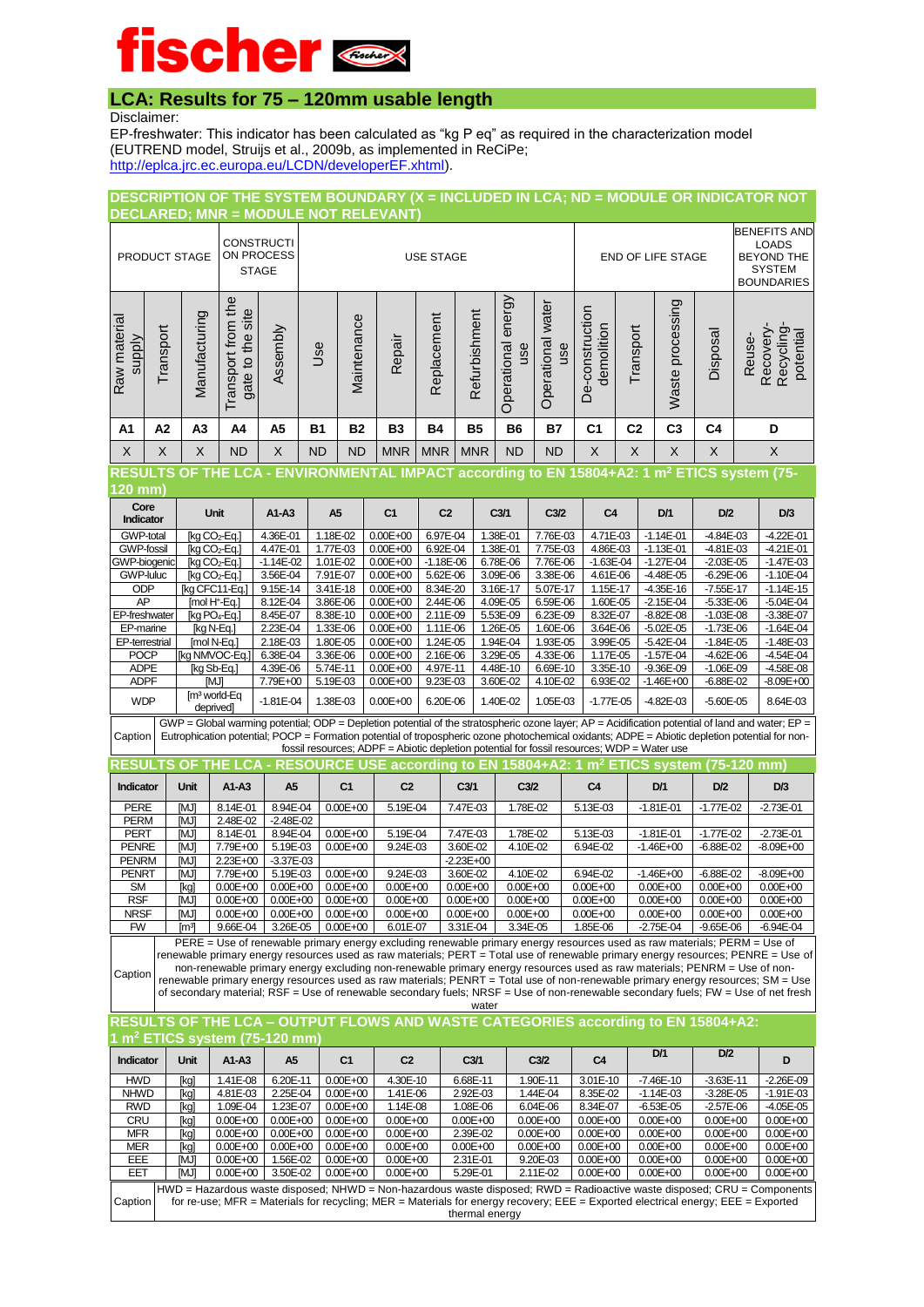**RESULTS OF THE LCA – additional impact categories according to EN 15804+A2-optional:** 

|                  | 1 $m^2$ ETICS system (75-120 mm)                                                                                                                                                                                                                                                                                                        |              |          |                |                |                  |                  |                |               |               |               |  |  |
|------------------|-----------------------------------------------------------------------------------------------------------------------------------------------------------------------------------------------------------------------------------------------------------------------------------------------------------------------------------------|--------------|----------|----------------|----------------|------------------|------------------|----------------|---------------|---------------|---------------|--|--|
| <b>Indicator</b> | <b>Unit</b>                                                                                                                                                                                                                                                                                                                             | $A1 - A3$    | A5       | C <sub>1</sub> | C <sub>2</sub> | C <sub>3/1</sub> | C <sub>3/2</sub> | C <sub>4</sub> | D/1           | D/2           | D/3           |  |  |
| <b>PM</b>        | [Disease Incidence]                                                                                                                                                                                                                                                                                                                     | 6.48E-09     | 2.21E-11 | $0.00E + 00$   | 1.33E-11       | 2.26E-10         | 5.06E-11         | 1.62E-10       | $-2.41E-09$   | $-4.03E - 11$ | $-3.21E - 09$ |  |  |
| IR               | [kBq U235-Eq.]                                                                                                                                                                                                                                                                                                                          | 9.48E-03     | 1.17E-05 | $0.00E + 00$   | 1.65E-06       | 9.70E-05         | 9.88E-04         | 1.17E-04       | $-1.10E - 02$ | $-2.31E - 04$ | $-3.66E - 03$ |  |  |
| ETP-fw           | <b>ICTUel</b>                                                                                                                                                                                                                                                                                                                           | 3.96E+00     | 2.77E-03 | $0.00E + 00$   | 6.53E-03       | 1.39E-02         | 1.75E-02         | 6.64E-02       | $-2.79E - 01$ | $-1.23E - 02$ | $-4.48E + 00$ |  |  |
| HTP-c            | <b>ICTUHI</b>                                                                                                                                                                                                                                                                                                                           | .68E-10      | 1.21E-13 | $0.00E + 00$   | 1.37E-13       | 1.43E-12         | 5.24E-13         | 3.26E-12       | $-8.46E - 11$ | $-6.81E-13$   | $-1.11E-10$   |  |  |
| HTP-nc           | [CTUh]                                                                                                                                                                                                                                                                                                                                  | 5.06E-09     | 5.13E-12 | $0.00E + 00$   | 8.11E-12       | 8.96E-11         | 2.06E-11         | 2.71E-10       | $-6.51E-10$   | $-2.80E - 11$ | $-4.64E - 09$ |  |  |
| <b>SQP</b>       |                                                                                                                                                                                                                                                                                                                                         | $2.14E + 00$ | .59E-03  | $0.00E + 00$   | 3.24E-03       | 9.97E-03         | 1.30E-02         | 5.43E-03       | $-1.32E - 01$ | $-1.56E - 02$ | $-2.46E - 01$ |  |  |
|                  |                                                                                                                                                                                                                                                                                                                                         |              |          |                |                |                  |                  |                |               |               |               |  |  |
| Caption          | $PM =$ Potential incidence of disease due to PM emissions; $IR =$ Potential Human exposure efficiency relative to U235; ETP-fw = Potential<br>comparative Toxic Unit for ecosystems; HTP-c = Potential comparative Toxic Unit for humans; HTP-nc = Potential comparative Toxic<br>Unit for humans; $SQP = Potential soil quality index$ |              |          |                |                |                  |                  |                |               |               |               |  |  |

#### **LCA: Results for 141 – 160mm usable length**

**RESULTS OF THE LCA - ENVIRONMENTAL IMPACT according to EN 15804+A2: 1 m<sup>2</sup> ETICS system (141- 160 mm)**

| Core<br>Indicator                                                                                                                                                                                                                                                                                                                                                                                           |                   | <b>Unit</b>                          | A1-A3                                                                                                                                                                                                                                                                                                                                                                                                                                                                                                                                                                                                                                                            | A5             | C <sub>1</sub> | C <sub>2</sub> |                  |       | C <sub>3/1</sub>             | C <sub>3/2</sub> |  | C <sub>4</sub> |  | D/1           | D/2           | D/3           |
|-------------------------------------------------------------------------------------------------------------------------------------------------------------------------------------------------------------------------------------------------------------------------------------------------------------------------------------------------------------------------------------------------------------|-------------------|--------------------------------------|------------------------------------------------------------------------------------------------------------------------------------------------------------------------------------------------------------------------------------------------------------------------------------------------------------------------------------------------------------------------------------------------------------------------------------------------------------------------------------------------------------------------------------------------------------------------------------------------------------------------------------------------------------------|----------------|----------------|----------------|------------------|-------|------------------------------|------------------|--|----------------|--|---------------|---------------|---------------|
| <b>GWP-total</b>                                                                                                                                                                                                                                                                                                                                                                                            |                   | [kg CO2-Eq.]                         | 5.70E-01                                                                                                                                                                                                                                                                                                                                                                                                                                                                                                                                                                                                                                                         | 6.39E-03       | $0.00E + 00$   | 8.73E-04       |                  |       | 1.74E-01                     | 9.72E-03         |  | 5.90E-03       |  | $-1.38E - 01$ | $-2.56E - 03$ | $-5.26E - 01$ |
| <b>GWP-fossil</b>                                                                                                                                                                                                                                                                                                                                                                                           |                   | [kg CO2-Eg.]                         | 5.75E-01                                                                                                                                                                                                                                                                                                                                                                                                                                                                                                                                                                                                                                                         | 4.89E-04       | $0.00E + 00$   | 8.68E-04       |                  |       | 1.74E-01                     | 9.71E-03         |  | 6.10E-03       |  | $-1.38E - 01$ | $-2.54E-03$   | $-5.24E - 01$ |
| <b>GWP-biogenic</b>                                                                                                                                                                                                                                                                                                                                                                                         |                   | [kg CO <sub>2</sub> -Eq.]            | $-5.53E-03$                                                                                                                                                                                                                                                                                                                                                                                                                                                                                                                                                                                                                                                      | 5.90E-03       | $0.00E + 00$   | $-1.48E - 06$  |                  |       | 8.56E-06                     | 9.73E-06         |  | $-2.05E - 04$  |  | $-1.47E - 04$ | $-1.07E - 05$ | $-1.83E - 03$ |
| <b>GWP-luluc</b>                                                                                                                                                                                                                                                                                                                                                                                            |                   | [kg CO2-Eq.]                         | 3.61E-04                                                                                                                                                                                                                                                                                                                                                                                                                                                                                                                                                                                                                                                         | 4.51E-07       | $0.00E + 00$   | 7.04E-06       |                  |       | 3.90E-06                     | 4.24E-06         |  | 5.77E-06       |  | $-5.20E - 05$ | $-3.29E - 06$ | $-1.33E - 04$ |
| ODP                                                                                                                                                                                                                                                                                                                                                                                                         |                   | [kg CFC11-Eq.]                       | 5.55E-14                                                                                                                                                                                                                                                                                                                                                                                                                                                                                                                                                                                                                                                         | 1.96E-18       | $0.00E + 00$   | 1.04E-19       |                  |       | 3.99E-17                     | 6.36E-17         |  | 1.44E-17       |  | $-5.00E - 16$ | $-3.95E-17$   | $-1.37E-15$   |
| AP                                                                                                                                                                                                                                                                                                                                                                                                          |                   | [mol H <sup>+</sup> -Eq.]            | 1.03E-03                                                                                                                                                                                                                                                                                                                                                                                                                                                                                                                                                                                                                                                         | 2.20E-06       | $0.00E + 00$   | 3.05E-06       |                  |       | 5.16E-05                     | 8.27E-06         |  | 2.01E-05       |  | $-2.63E - 04$ | $-2.81E - 06$ | $-6.28E - 04$ |
| <b>EP-freshwater</b>                                                                                                                                                                                                                                                                                                                                                                                        |                   | [kg PO <sub>4</sub> -Eq.]            | 9.11E-07                                                                                                                                                                                                                                                                                                                                                                                                                                                                                                                                                                                                                                                         | 4.80E-10       | $0.00E + 00$   | 2.64E-09       |                  |       | 6.99E-09                     | 7.80E-09         |  | 1.04E-06       |  | $-1.03E - 07$ | $-5.39E - 09$ | $-4.16E - 07$ |
| EP-marine                                                                                                                                                                                                                                                                                                                                                                                                   |                   | [kg N-Eg.]                           | 2.69E-04                                                                                                                                                                                                                                                                                                                                                                                                                                                                                                                                                                                                                                                         | 7.66E-07       | $0.00E + 00$   | 1.39E-06       |                  |       | 1.59E-05                     | 2.01E-06         |  | 4.56E-06       |  | $-6.13E - 05$ | $-9.09E - 07$ | $-2.05E - 04$ |
| EP-terrestrial                                                                                                                                                                                                                                                                                                                                                                                              |                   | [mol N-Eq.]                          | 2.61E-03                                                                                                                                                                                                                                                                                                                                                                                                                                                                                                                                                                                                                                                         | 1.03E-05       | $0.00E + 00$   | 1.56E-05       |                  |       | 2.45E-04                     | 2.42E-05         |  | 5.00E-05       |  | $-6.62E - 04$ | $-9.70E - 06$ | $-1.84E - 03$ |
| <b>POCP</b>                                                                                                                                                                                                                                                                                                                                                                                                 |                   | [kg NMVOC-Eq.]                       | 7.69E-04                                                                                                                                                                                                                                                                                                                                                                                                                                                                                                                                                                                                                                                         | 1.93E-06       | $0.00E + 00$   | 2.71E-06       |                  |       | 4.15E-05                     | 5.43E-06         |  | 1.47E-05       |  | $-1.92E - 04$ | $-2.44E - 06$ | $-5.66E - 04$ |
| <b>ADPE</b>                                                                                                                                                                                                                                                                                                                                                                                                 |                   | [kg Sb-Eq.]                          | 5.41E-06                                                                                                                                                                                                                                                                                                                                                                                                                                                                                                                                                                                                                                                         | 3.28E-11       | $0.00E + 00$   | 6.23E-11       |                  |       | 5.66E-10                     | 8.38E-10         |  | 4.20E-10       |  | $-1.11E-08$   | $-5.56E-10$   | $-5.67E - 08$ |
| <b>ADPF</b>                                                                                                                                                                                                                                                                                                                                                                                                 |                   | <b>MJ</b>                            | 9.85E+00                                                                                                                                                                                                                                                                                                                                                                                                                                                                                                                                                                                                                                                         | 2.94E-03       | $0.00E + 00$   | 1.16E-02       |                  |       | 4.54E-02                     | 5.13E-02         |  | 8.69E-02       |  | $-1.78E + 00$ | $-3.65E - 02$ | $-1.01E + 01$ |
| <b>WDP</b>                                                                                                                                                                                                                                                                                                                                                                                                  |                   | [m <sup>3</sup> world-Eq<br>deprived | $-1.46E - 03$                                                                                                                                                                                                                                                                                                                                                                                                                                                                                                                                                                                                                                                    | 7.65E-04       | $0.00E + 00$   | 7.77E-06       |                  |       | 1.77E-02                     | 1.32E-03         |  | $-2.22E - 05$  |  | $-6.07E - 03$ | $-2.93E - 05$ | 1.09E-02      |
| GWP = Global warming potential; ODP = Depletion potential of the stratospheric ozone layer; AP = Acidification potential of land and water; EP =<br>Eutrophication potential; POCP = Formation potential of tropospheric ozone photochemical oxidants; ADPE = Abiotic depletion potential for non-<br>Caption<br>fossil resources; ADPF = Abiotic depletion potential for fossil resources; WDP = Water use |                   |                                      |                                                                                                                                                                                                                                                                                                                                                                                                                                                                                                                                                                                                                                                                  |                |                |                |                  |       |                              |                  |  |                |  |               |               |               |
| RESULTS OF THE LCA - RESOURCE USE according to EN 15804+A2: 1 m <sup>2</sup> ETICS system (141-160 mm)                                                                                                                                                                                                                                                                                                      |                   |                                      |                                                                                                                                                                                                                                                                                                                                                                                                                                                                                                                                                                                                                                                                  |                |                |                |                  |       |                              |                  |  |                |  |               |               |               |
|                                                                                                                                                                                                                                                                                                                                                                                                             |                   |                                      |                                                                                                                                                                                                                                                                                                                                                                                                                                                                                                                                                                                                                                                                  |                |                |                |                  |       |                              |                  |  |                |  |               |               |               |
| <b>Indicator</b>                                                                                                                                                                                                                                                                                                                                                                                            | <b>Unit</b>       | $A1-A3$                              | A <sub>5</sub>                                                                                                                                                                                                                                                                                                                                                                                                                                                                                                                                                                                                                                                   | C <sub>1</sub> | C <sub>2</sub> |                | C <sub>3/1</sub> |       |                              | C <sub>3/2</sub> |  | C <sub>4</sub> |  | D/1           | D/2           | D/3           |
| <b>PERE</b>                                                                                                                                                                                                                                                                                                                                                                                                 | <b>IMJI</b>       | 9.41E-01                             | 5.10E-04                                                                                                                                                                                                                                                                                                                                                                                                                                                                                                                                                                                                                                                         | $0.00E + 00$   | 6.51E-04       |                | 9.43E-03         |       |                              | 2.23E-02         |  | 6.43E-03       |  | $-2.16E - 01$ | $-9.25E - 03$ | $-3.30E - 01$ |
| <b>PERM</b>                                                                                                                                                                                                                                                                                                                                                                                                 | <b>IMJI</b>       | 1.45E-02                             | $-1.45E - 02$                                                                                                                                                                                                                                                                                                                                                                                                                                                                                                                                                                                                                                                    |                |                |                |                  |       |                              |                  |  |                |  |               |               |               |
| <b>PERT</b>                                                                                                                                                                                                                                                                                                                                                                                                 | imj               | 9.41E-01                             | 5.10E-04                                                                                                                                                                                                                                                                                                                                                                                                                                                                                                                                                                                                                                                         | $0.00E + 00$   | 6.51E-04       |                | 9.43E-03         |       |                              | 2.23E-02         |  | 6.43E-03       |  | $-2.16E - 01$ | $-9.25E - 03$ | $-3.30E - 01$ |
| <b>PENRE</b>                                                                                                                                                                                                                                                                                                                                                                                                | <b>IMJ</b>        | 9.85E+00                             | 2.94E-03                                                                                                                                                                                                                                                                                                                                                                                                                                                                                                                                                                                                                                                         | $0.00E + 00$   | 1.16E-02       |                | 4.54E-02         |       | 5.13E-02                     |                  |  | 8.69E-02       |  | $-1.79E + 00$ | $-3.65E - 02$ | $-1.01E + 01$ |
| <b>PENRM</b>                                                                                                                                                                                                                                                                                                                                                                                                | imj               | 2.59E+00                             | $-6.14E - 04$                                                                                                                                                                                                                                                                                                                                                                                                                                                                                                                                                                                                                                                    |                |                |                | $-2.59E + 00$    |       |                              |                  |  |                |  |               |               |               |
| <b>PENRT</b>                                                                                                                                                                                                                                                                                                                                                                                                | <b>IMJI</b>       | $9.85E + 00$                         | 2.94E-03                                                                                                                                                                                                                                                                                                                                                                                                                                                                                                                                                                                                                                                         | $0.00E + 00$   | 1.16E-02       |                | 4.54E-02         |       | 5.13E-02                     |                  |  | 8.69E-02       |  | $-1.79E + 00$ | $-3.65E - 02$ | $-1.01E + 01$ |
| <b>SM</b>                                                                                                                                                                                                                                                                                                                                                                                                   | [kq]              | $0.00E + 00$                         | $0.00E + 00$                                                                                                                                                                                                                                                                                                                                                                                                                                                                                                                                                                                                                                                     | $0.00E + 00$   | $0.00E + 00$   |                | $0.00E + 00$     |       | $0.00E + 00$                 |                  |  | $0.00E + 00$   |  | $0.00E + 00$  | $0.00E + 00$  | $0.00E + 00$  |
| <b>RSF</b>                                                                                                                                                                                                                                                                                                                                                                                                  | imj               | $0.00E + 00$                         | $0.00E + 00$                                                                                                                                                                                                                                                                                                                                                                                                                                                                                                                                                                                                                                                     | $0.00E + 00$   | $0.00E + 00$   |                | $0.00E + 00$     |       | $0.00E + 00$<br>$0.00E + 00$ |                  |  | $0.00E + 00$   |  | $0.00E + 00$  | $0.00E + 00$  | $0.00E + 00$  |
| <b>NRSF</b>                                                                                                                                                                                                                                                                                                                                                                                                 | <b>MJ1</b>        | $0.00E + 00$                         | $0.00E + 00$                                                                                                                                                                                                                                                                                                                                                                                                                                                                                                                                                                                                                                                     | $0.00E + 00$   | $0.00E + 00$   |                | $0.00E + 00$     |       |                              |                  |  | $0.00E + 00$   |  | $0.00E + 00$  | $0.00E + 00$  | $0.00E + 00$  |
| <b>FW</b>                                                                                                                                                                                                                                                                                                                                                                                                   | [m <sup>3</sup> ] | 1.22E-03                             | 1.81E-05                                                                                                                                                                                                                                                                                                                                                                                                                                                                                                                                                                                                                                                         | $0.00E + 00$   | 7.53E-07       |                | 4.18E-04         |       |                              | 4.19E-05         |  | 2.32E-06       |  | $-3.39E - 04$ | $-5.04E - 06$ | $-8.63E - 04$ |
| Caption                                                                                                                                                                                                                                                                                                                                                                                                     |                   |                                      | PERE = Use of renewable primary energy excluding renewable primary energy resources used as raw materials; PERM = Use of<br>renewable primary energy resources used as raw materials; PERT = Total use of renewable primary energy resources; PENRE = Use of<br>non-renewable primary energy excluding non-renewable primary energy resources used as raw materials; PENRM = Use of non-<br>renewable primary energy resources used as raw materials; PENRT = Total use of non-renewable primary energy resources; SM = Use<br>of secondary material; RSF = Use of renewable secondary fuels; NRSF = Use of non-renewable secondary fuels; FW = Use of net fresh |                |                |                |                  | water |                              |                  |  |                |  |               |               |               |
| RESULTS OF THE LCA - OUTPUT FLOWS AND WASTE CATEGORIES according to EN 15804+A2:                                                                                                                                                                                                                                                                                                                            |                   |                                      |                                                                                                                                                                                                                                                                                                                                                                                                                                                                                                                                                                                                                                                                  |                |                |                |                  |       |                              |                  |  |                |  |               |               |               |
|                                                                                                                                                                                                                                                                                                                                                                                                             |                   |                                      | $m2$ ETICS system (141-160 mm)                                                                                                                                                                                                                                                                                                                                                                                                                                                                                                                                                                                                                                   |                |                |                |                  |       |                              |                  |  |                |  |               |               |               |
| <b>Indicator</b>                                                                                                                                                                                                                                                                                                                                                                                            | <b>Unit</b>       | $A1 - A3$                            | A <sub>5</sub>                                                                                                                                                                                                                                                                                                                                                                                                                                                                                                                                                                                                                                                   | C <sub>1</sub> | C <sub>2</sub> |                | C <sub>3/1</sub> |       |                              | C <sub>3/2</sub> |  | C <sub>4</sub> |  | D/1           | D/2           | D             |
| <b>HWD</b>                                                                                                                                                                                                                                                                                                                                                                                                  | [kq]              | 8.33E-09                             | 3.51E-11                                                                                                                                                                                                                                                                                                                                                                                                                                                                                                                                                                                                                                                         | $0.00E + 00$   | 5.39E-10       |                | 8.43E-11         |       |                              | 2.38E-11         |  | 3.78E-10       |  | $-9.05E-10$   | $-1.92E - 11$ | $-2.80E - 09$ |
| <b>NHWD</b>                                                                                                                                                                                                                                                                                                                                                                                                 | [ka]              | 6.59E-03                             | 1.29E-04                                                                                                                                                                                                                                                                                                                                                                                                                                                                                                                                                                                                                                                         | $0.00E + 00$   | 1.77E-06       |                | 3.68E-03         |       |                              | 1.81E-04         |  | 1.05E-01       |  | $-1.40E - 03$ | $-1.73E - 05$ | $-2.37E - 03$ |
| <b>RWD</b>                                                                                                                                                                                                                                                                                                                                                                                                  | [kg]              | 1.49E-04                             | 6.83E-08                                                                                                                                                                                                                                                                                                                                                                                                                                                                                                                                                                                                                                                         | $0.00E + 00$   | 1.43E-08       |                | 1.36E-06         |       |                              | 7.57E-06         |  | 1.05E-06       |  | $-8.07E - 05$ | $-1.34E - 06$ | $-4.89E - 05$ |
| CRU                                                                                                                                                                                                                                                                                                                                                                                                         | [kg]              | $0.00E + 00$                         | $0.00E + 00$                                                                                                                                                                                                                                                                                                                                                                                                                                                                                                                                                                                                                                                     | $0.00E + 00$   | $0.00E + 00$   |                | $0.00E + 00$     |       |                              | $0.00E + 00$     |  | $0.00E + 00$   |  | $0.00E + 00$  | $0.00E + 00$  | $0.00E + 00$  |
| <b>MFR</b>                                                                                                                                                                                                                                                                                                                                                                                                  | [kg]              | $0.00E + 00$                         | $0.00E + 00$                                                                                                                                                                                                                                                                                                                                                                                                                                                                                                                                                                                                                                                     | $0.00E + 00$   | $0.00E + 00$   |                | 2.94E-02         |       |                              | $0.00E + 00$     |  | $0.00E + 00$   |  | $0.00E + 00$  | $0.00E + 00$  | $0.00E + 00$  |
| <b>MER</b>                                                                                                                                                                                                                                                                                                                                                                                                  | [ka]              | $0.00E + 00$                         | $0.00E + 00$                                                                                                                                                                                                                                                                                                                                                                                                                                                                                                                                                                                                                                                     | $0.00E + 00$   | $0.00E + 00$   |                | $0.00E + 00$     |       |                              | $0.00E + 00$     |  | $0.00E + 00$   |  | $0.00E + 00$  | $0.00E + 00$  | $0.00E + 00$  |
| EEE                                                                                                                                                                                                                                                                                                                                                                                                         | imj               | $0.00E + 00$                         | 8.14E-03                                                                                                                                                                                                                                                                                                                                                                                                                                                                                                                                                                                                                                                         | $0.00E + 00$   | $0.00E + 00$   |                | 2.91E-01         |       |                              | 1.15E-02         |  | $0.00E + 00$   |  | $0.00E + 00$  | $0.00E + 00$  | $0.00E + 00$  |
| EET                                                                                                                                                                                                                                                                                                                                                                                                         | <b>IMJI</b>       | $0.00E + 00$                         | 1.87E-02                                                                                                                                                                                                                                                                                                                                                                                                                                                                                                                                                                                                                                                         | $0.00E + 00$   | $0.00E + 00$   |                | 6.68E-01         |       |                              | 2.65E-02         |  | $0.00E + 00$   |  | $0.00E + 00$  | $0.00E + 00$  | $0.00E + 00$  |
| Caption                                                                                                                                                                                                                                                                                                                                                                                                     |                   |                                      | HWD = Hazardous waste disposed; NHWD = Non-hazardous waste disposed; RWD = Radioactive waste disposed; CRU = Components<br>for re-use; MFR = Materials for recycling; MER = Materials for energy recovery; EEE = Exported electrical energy; EEE = Exported                                                                                                                                                                                                                                                                                                                                                                                                      |                |                |                |                  |       | thermal energy               |                  |  |                |  |               |               |               |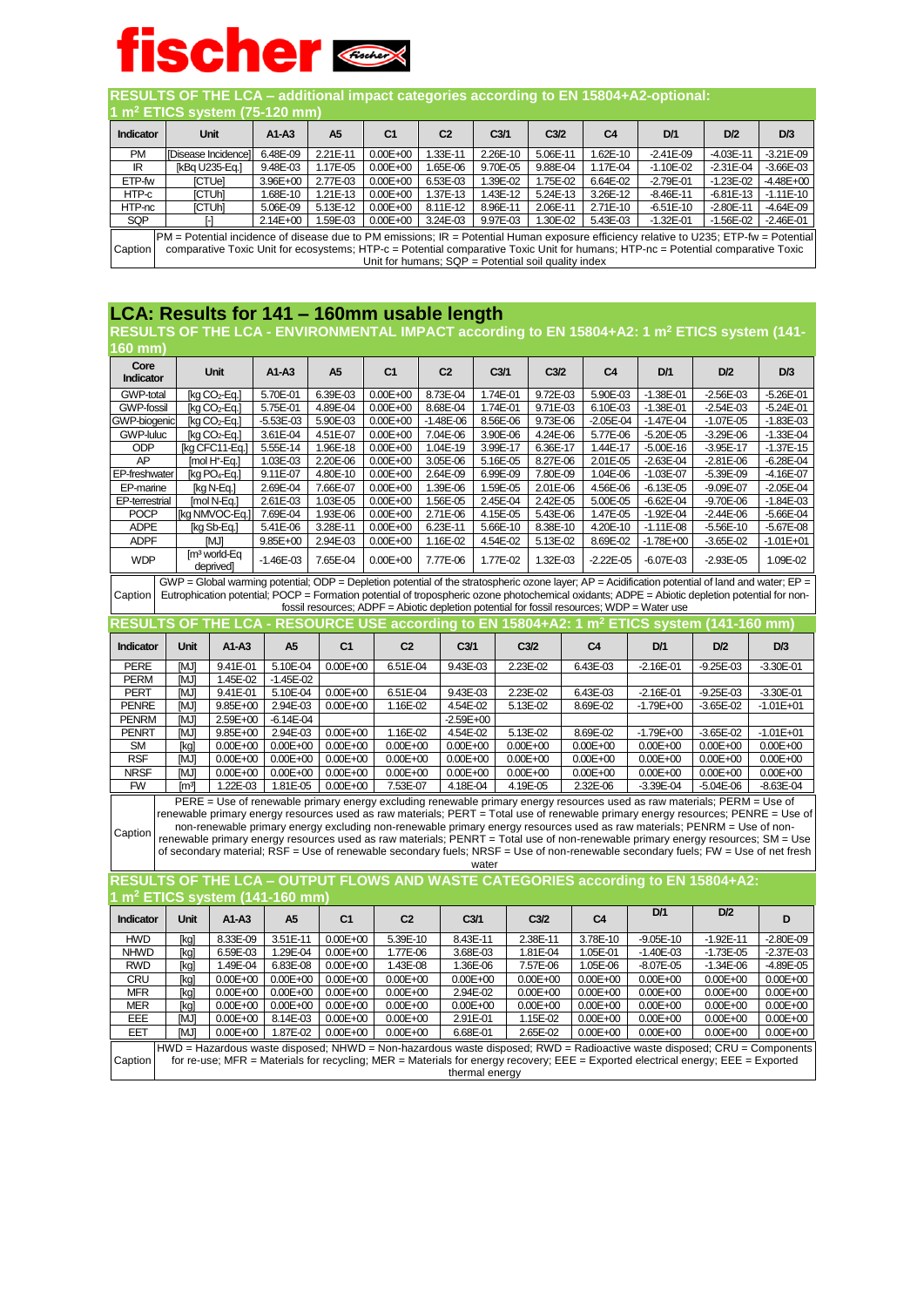

**RESULTS OF THE LCA – additional impact categories according to EN 15804+A2-optional:** 

| 1 $m^2$ ETICS system (141-160 mm)                                                                                                                                                                                                                                                                                                                   |                     |            |          |                            |                |                  |                  |                |               |               |               |
|-----------------------------------------------------------------------------------------------------------------------------------------------------------------------------------------------------------------------------------------------------------------------------------------------------------------------------------------------------|---------------------|------------|----------|----------------------------|----------------|------------------|------------------|----------------|---------------|---------------|---------------|
| <b>Indicator</b>                                                                                                                                                                                                                                                                                                                                    | <b>Unit</b>         | $A1-A3$    | A5       | C1                         | C <sub>2</sub> | C <sub>3/1</sub> | C <sub>3/2</sub> | C <sub>4</sub> | D/1           | D/2           | D/3           |
| <b>PM</b>                                                                                                                                                                                                                                                                                                                                           | [Disease Incidence] | 8.04E-09   | L26E-11  | $0.00E + 00$               | I.67E-11       | 2.85E-10         | 6.35E-11         | 2.04E-10       | $-2.97E - 09$ | $-2.12E - 11$ | $-4.00E - 09$ |
| IR                                                                                                                                                                                                                                                                                                                                                  | lkBa U235-Ea.1      | 1.28E-02   | 6.27E-06 | $0.00E + 00$               | 2.07E-06       | .23E-04          | 1.24E-03         | 1.46E-04       | $-1.37E - 02$ | $-1.21E - 04$ | $-4.41E - 03$ |
| ETP-fw                                                                                                                                                                                                                                                                                                                                              | <b>ICTUel</b>       | 4.97E+00   |          | 1.57E-03 0.00E+00          | 8.18E-03       | 1.76E-02         | 2.19E-02         | 8.32E-02       | $-3.41E - 01$ | $-6.42E - 03$ | $-5.60E + 00$ |
| HTP-c                                                                                                                                                                                                                                                                                                                                               | <b>ICTUHI</b>       | $2.11E-10$ |          | 6.74E-14 0.00E+00          | 1.71E-13       | 1.80E-12         | 6.57E-13         | 4.09E-12       | $-1.04E-10$   | $-3.59E-13$   | $-1.39E - 10$ |
| HTP-nc                                                                                                                                                                                                                                                                                                                                              | [CTUh]              | 6.34E-09   |          | 2.88E-12 0.00E+00          | 1.02E-11       | 1.13E-10         | 2.58E-11         | 3.40E-10       | $-7.93E - 10$ | $-1.48E - 11$ | $-5.79E - 09$ |
| <b>SQP</b>                                                                                                                                                                                                                                                                                                                                          | ь.                  |            |          | 1.69E+00 9.05E-04 0.00E+00 | 4.06E-03       | 1.26E-02         | 1.63E-02         | 6.80E-03       | $-1.56E - 01$ | $-8.18E - 03$ | $-2.97E - 01$ |
| $ PM =$ Potential incidence of disease due to PM emissions; $IR =$ Potential Human exposure efficiency relative to U235; ETP-fw = Potential<br>Caption<br>comparative Toxic Unit for ecosystems; HTP-c = Potential comparative Toxic Unit for humans; HTP-nc = Potential comparative Toxic<br>Unit for humans; $SQP =$ Potential soil quality index |                     |            |          |                            |                |                  |                  |                |               |               |               |

Disclaimer 1 – for the indicator "potential Human exposure efficiency relative to U235".

This impact category deals mainly with the eventual impact of low dose ionizing

radiation on human health of the nuclear fuel cycle. It does not consider effects due to possible

nuclear accidents, occupational exposure nor radioactive waste disposal in underground

facilities. Potential ionizing radiation from the soil, radon and from some construction materials is also not measured by this indicator.

Disclaimer 2 – for the indicators: "abiotic depletion potential for fossil resources", "abiotic depletion potential for non-fossil resources", "water (user) deprivation potential", "deprivation-weighted water consumption", "potential comparative toxic unit for ecosystems", "potential comparative toxic unit for humans - cancer effects", "potential comparative toxic unit for humans – non-cancer effects", "potential soil quality index". The results of this environmental impact indicator shall be used with care as the

uncertainties on these results are high or as there is limited experience with the indicator.